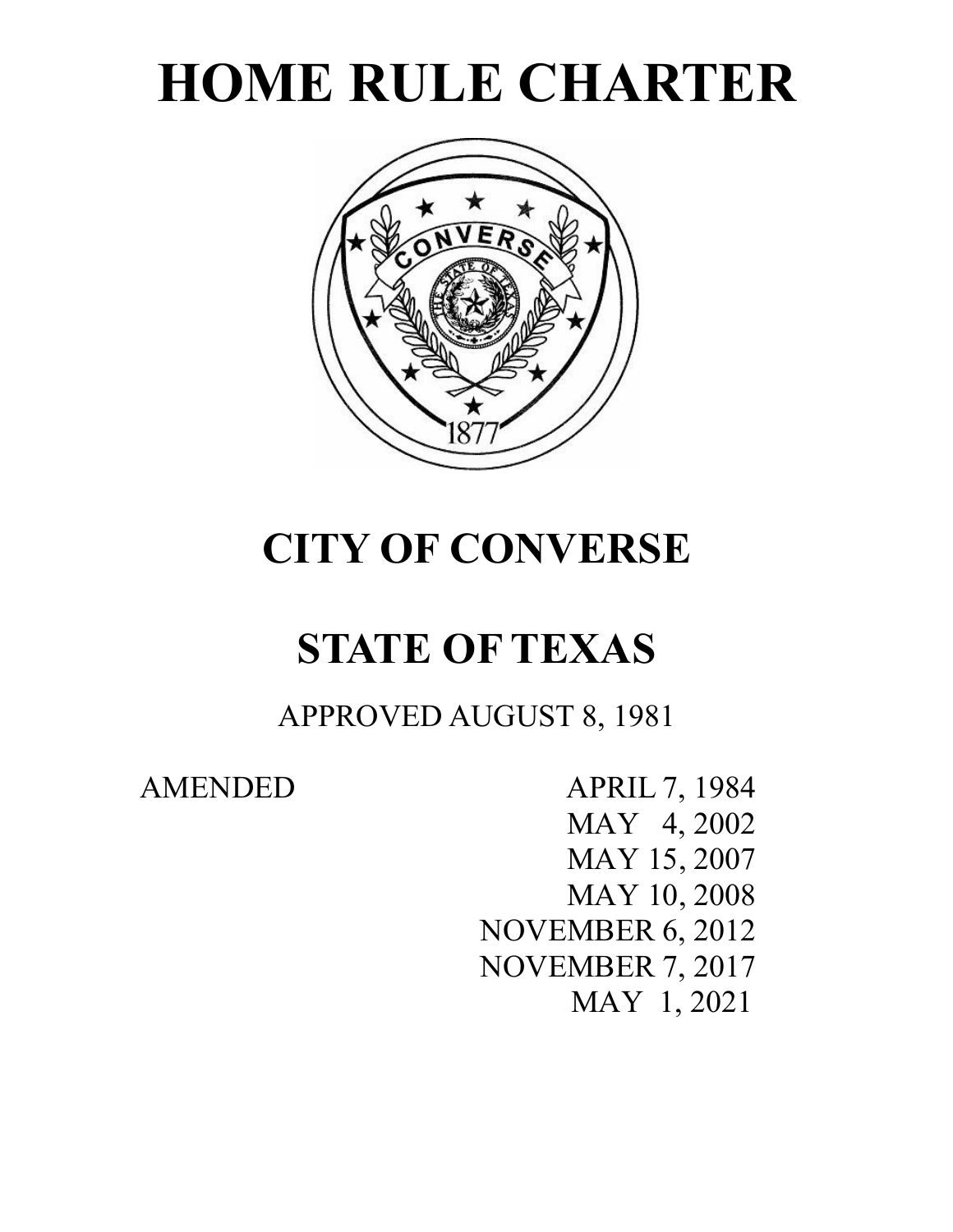# **Table of Contents**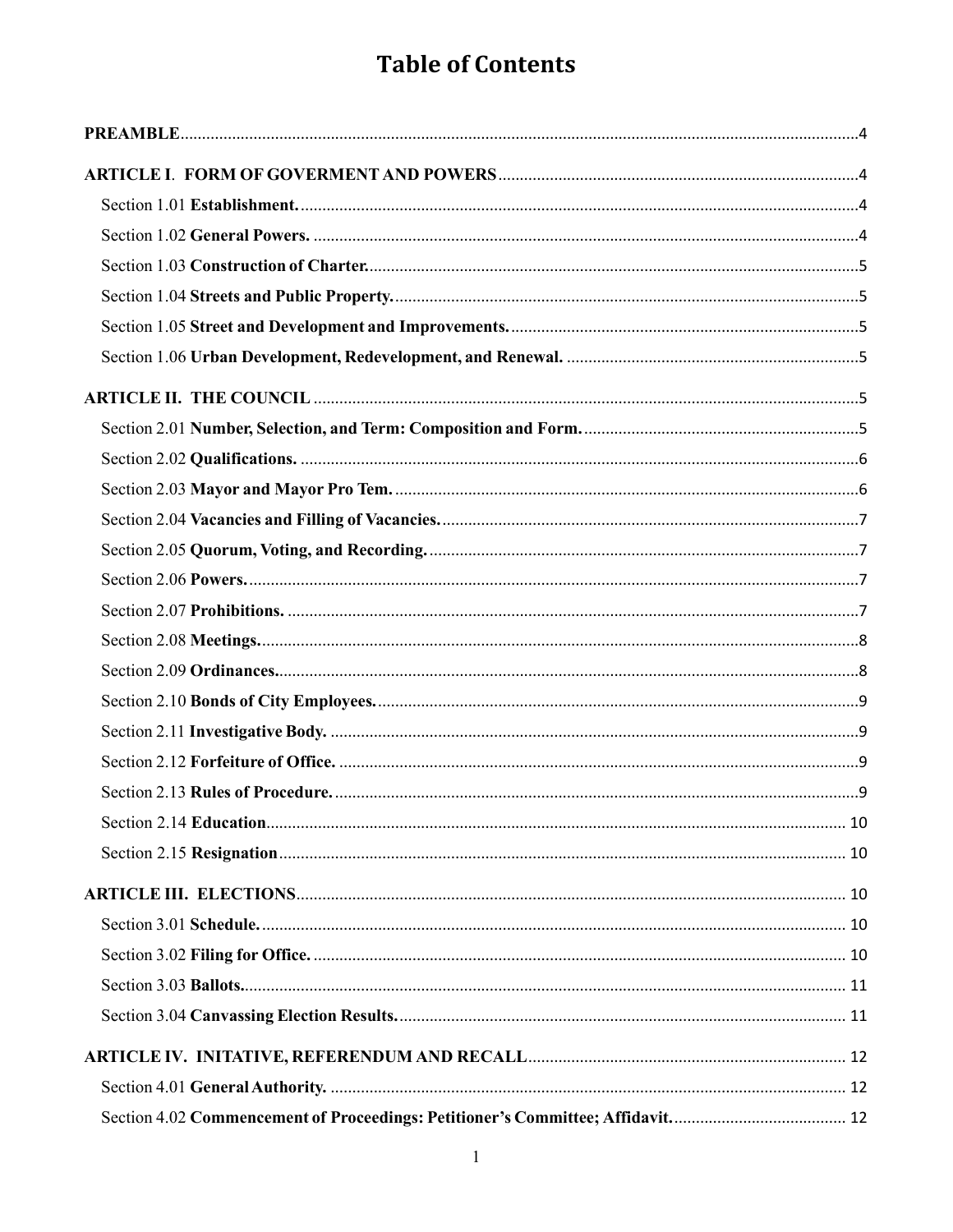| Section 7.01 Powers of the City Council to Fix and Regulate the Rates, Tolls, and Charges of All Public |  |
|---------------------------------------------------------------------------------------------------------|--|
|                                                                                                         |  |
|                                                                                                         |  |
|                                                                                                         |  |
|                                                                                                         |  |
|                                                                                                         |  |
|                                                                                                         |  |
|                                                                                                         |  |
|                                                                                                         |  |
|                                                                                                         |  |
|                                                                                                         |  |
|                                                                                                         |  |
|                                                                                                         |  |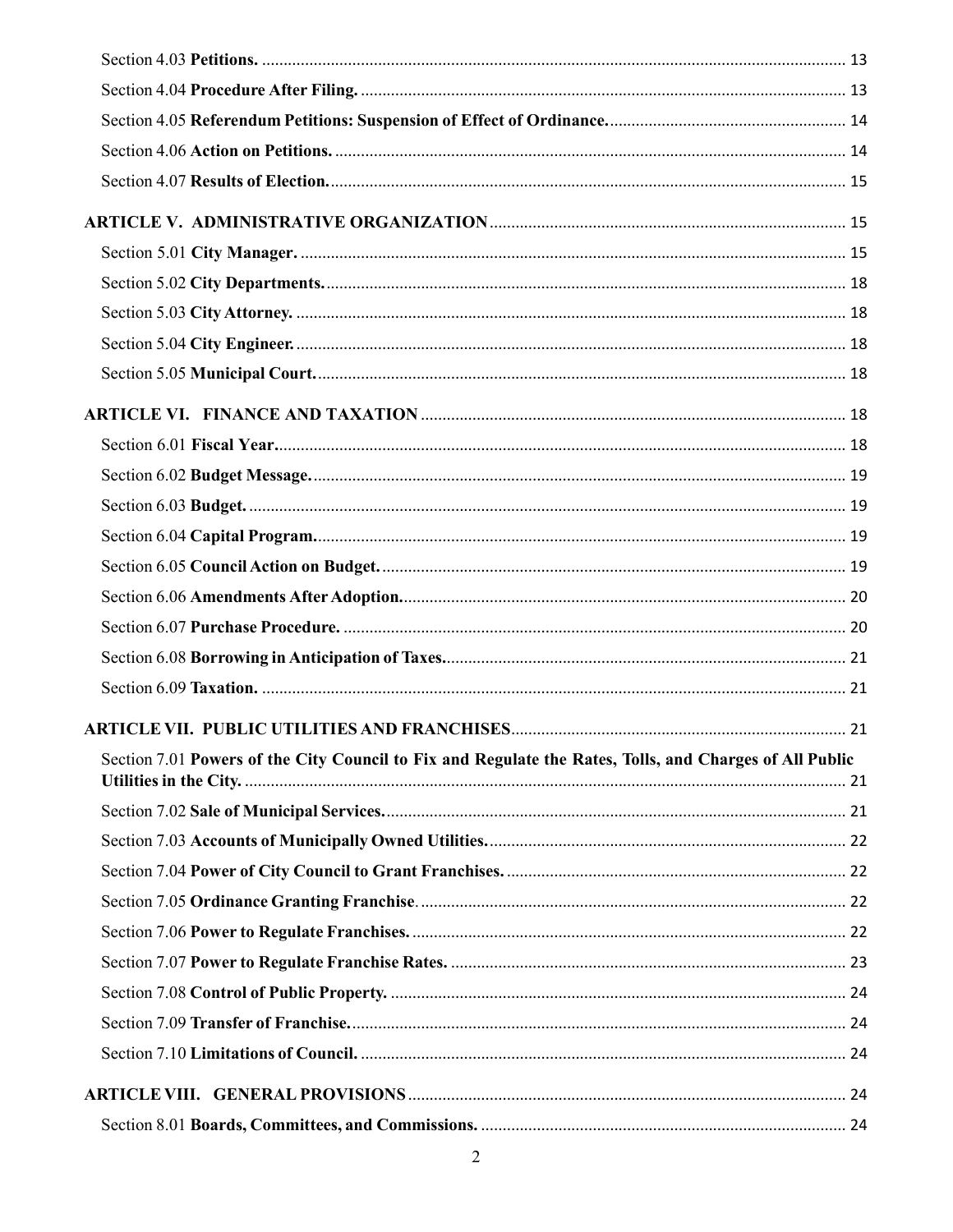| Section 8.02 Church and School Property Not Exempt From Special Assessments 24 |  |
|--------------------------------------------------------------------------------|--|
|                                                                                |  |
|                                                                                |  |
|                                                                                |  |
|                                                                                |  |
|                                                                                |  |
|                                                                                |  |
|                                                                                |  |
|                                                                                |  |
|                                                                                |  |
|                                                                                |  |
|                                                                                |  |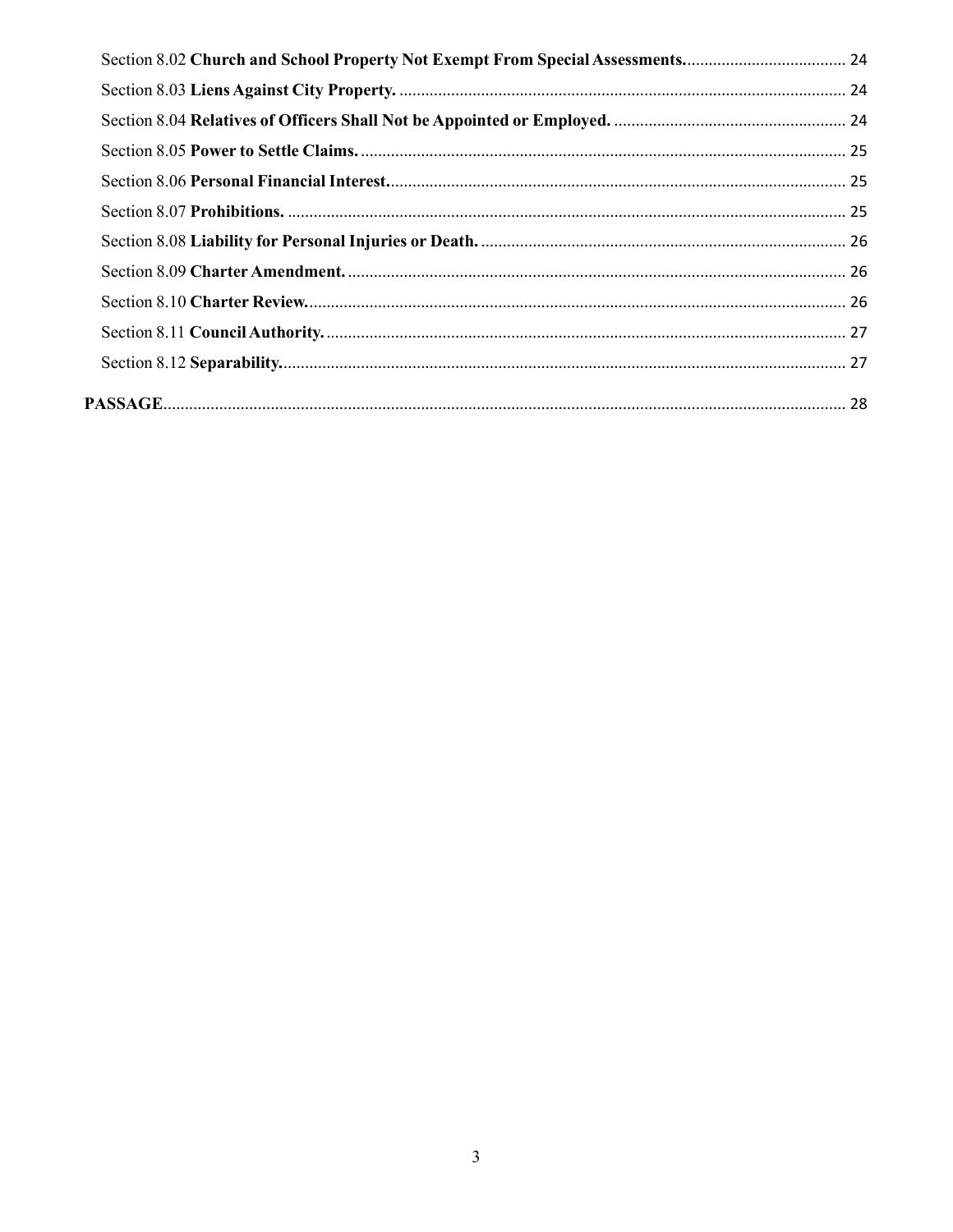# **PREAMBLE**

<span id="page-4-0"></span>We, the citizens of Converse, Texas, in order to establish a Home Rule Municipal Government, provide for the future progress of our City and obtain more fully the benefits of local self-government, do hereby adopt this Home Rule Charter in accordance with the statutes of the State of Texas; and do hereby declare the residents of the City of Converse, Bexar County, Texas, living within the legally established boundaries of the said City, to be a political sub-division of the State of Texas incorporated forever under the name and style of the "City of Converse" with such powers, rights, duties, and immunities as are herein provided.

NOTE: The masculine gender is used in the neuter form denoting either male or female.

# **ARTICLE I**. **FORM OF GOVERMENT AND POWERS**

#### <span id="page-4-2"></span><span id="page-4-1"></span>Section 1.01 **Establishment.**

The municipal government provided by this Charter shall be known as the "Council-Manager Government". Pursuant to its provisions and subject only to the limitations imposed by the State Constitution, the Statutes of this State, and this Charter, all powers of the City shall be vested in an elective Council, hereinafter referred to as the "City Council", which shall enact local legislation, adopt budgets, determine policies and appoint the City Manager, who in turn shall be held responsible to the City Council for the execution of the laws and the administration of the government of the City. All powers of the City shall be exercised in the manner prescribed by this Charter, subject to the State Constitution and statutes of the State, or if the manner is not prescribed, then in such manner as may be prescribed by ordinance.

#### <span id="page-4-3"></span>Section 1.02 **General Powers.**

The City shall have all the powers granted to cities by the Constitution and Laws of the State of Texas together with all of the implied powers necessary to carry into execution such granted powers, as fully and completely as though they were specifically enumerated in this Charter. All such powers whether express or implied, shall be exercised and enforced in the manner prescribed in this Charter; or when not prescribed herein, in such manner as shall be provided by Ordinance of the Council.

- A. Expansion and Contraction of City Areas in Charters:
	- 1. General purpose annexation-Charter may provide for unilateral annexation of the City.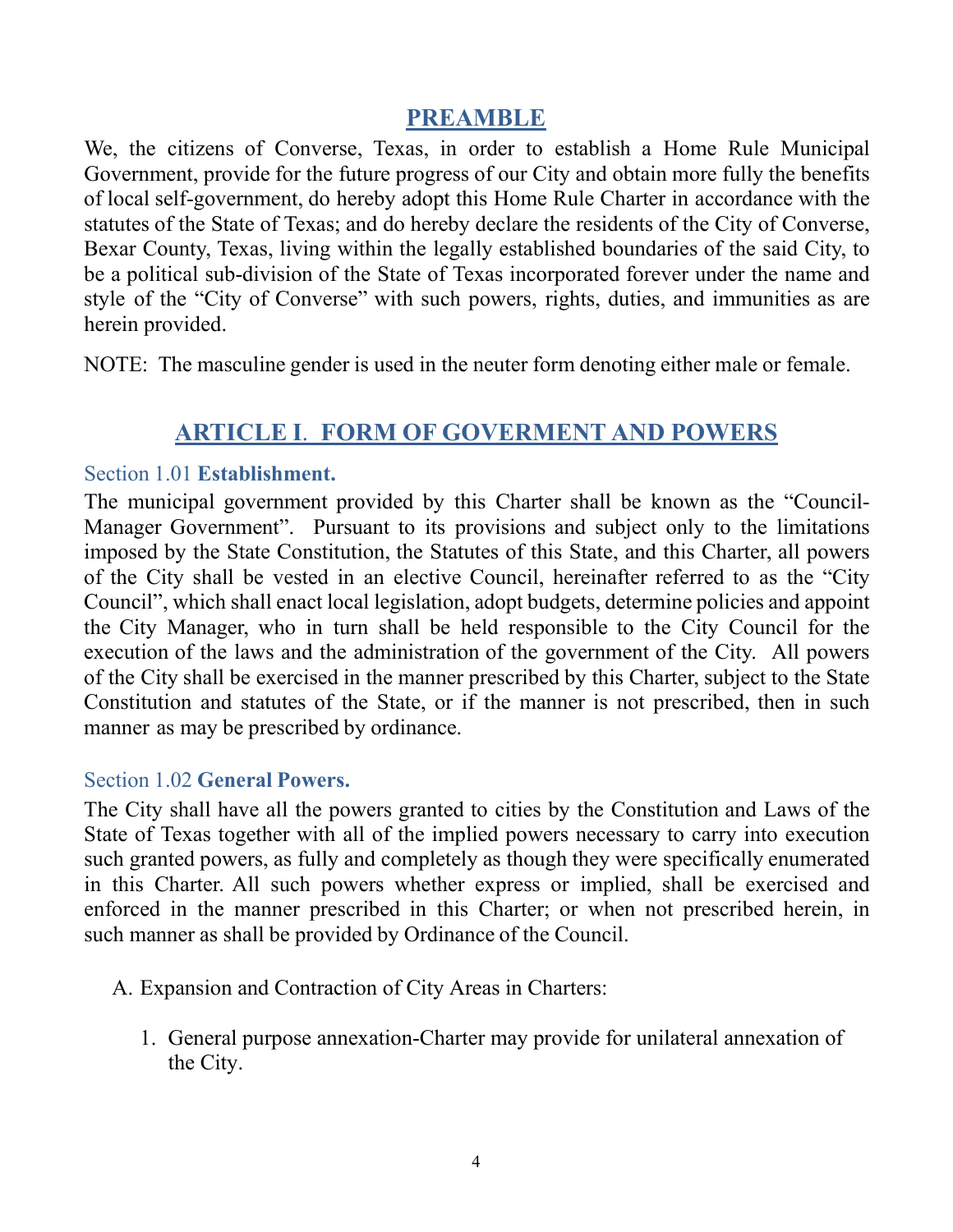- 2. Limited purpose annexation-Charter may provide for limited purpose annexation.
- 3. Disannexation-Charter may provide for voluntary disannexation of territory of the City.
- B. Intergovernmental Relations: The City may exercise any of its powers or perform any of its functions and may participate in the financing thereof, jointly or in cooperation, by contract or otherwise, with any one or more Texas Governmental Bodies or agencies thereof, or the United States or any agency thereof.

# <span id="page-5-0"></span>Section 1.03 **Construction of Charter.**

This Charter shall be construed as a general grant of power and as a limitation of power on the Municipal Government of the City of Converse in the same manner as the Constitution of Texas is construed as a limitation on the powers of the Legislature.

# <span id="page-5-1"></span>Section 1.04 **Streets and Public Property.**

The City within its jurisdiction, shall have exclusive dominion and control and authority in, upon, over, and under the public streets, sidewalks, alleys, highways, public squares, public ways, and public property within the corporate limits of the City, with respect to which the city shall have the power to establish, maintain, improve, alter, abandon, or vacate the same; to regulate the use thereof including but not limited to the right to erect traffic signals, lights, and signs thereon; and to abate and remove in a summary manner any encroachment thereon.

#### <span id="page-5-2"></span>Section 1.05 **Street and Development and Improvements.**

The City shall have the power to develop and improve any and all public streets or ways within the corporate limits of the City.

# <span id="page-5-3"></span>Section 1.06 **Urban Development, Redevelopment, and Renewal.**

The City shall have the power to carry out slum clearance, public housing, and urban redevelopment and renewal projects. For these purposes it may acquire land by eminent domain, may contract or cooperate with the State or Federal Governments or any agency thereof, may invest its funds and borrow or accept money.

# **ARTICLE II. THE COUNCIL**

# <span id="page-5-5"></span><span id="page-5-4"></span>Section 2.01 **Number, Selection, and Term: Composition and Form.**

A. The Council shall be composed of the Mayor and six Council persons. The Mayor and all Council persons shall be elected from the City at large. Each Council person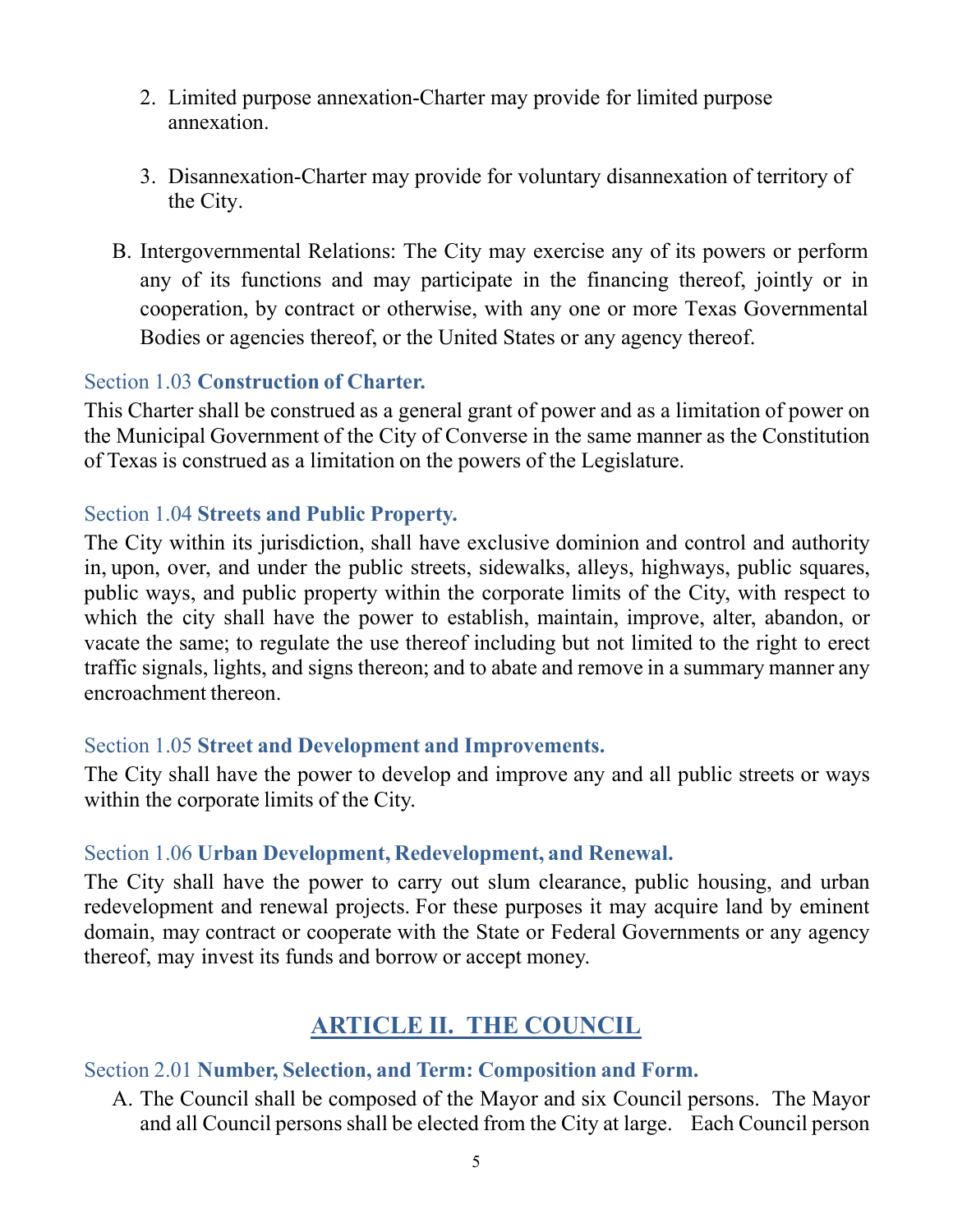shall occupy a position on the Council. Each position shall be numbered one through six consecutively. The Mayor and each Council person shall be elected in the manner provided in Article III of this Charter. The Mayor and each Council person shall be elected for two (2) year terms.

- B. Three Council persons to fill two, four, and six shall be elected to office on the uniform election date in November of each even numbered year. The Mayor and three Council persons to fill positions one, three, and five shall be elected to office on the uniform election date in November of each odd numbered year.
- C. Compensation: The Mayor and Council members may receive compensation as maybe fixed by ordinance provided, however, that they shall be entitled to all necessary expenses incurred in the performance of their official counsel duties upon approval by the City Council.

#### <span id="page-6-0"></span>Section 2.02 **Qualifications.**

In addition to any other qualifications prescribed by law, the Mayor and each Council person shall meet the conditions of Article III prior to filing for election to office. The Mayor and all Council persons shall reside within the City's boundaries while holding the elective office.

#### <span id="page-6-1"></span>Section 2.03 **Mayor and Mayor Pro Tem.**

- A. The Mayor shall be the presiding officer for the City Council and shall be recognized as the head of the city government for all ceremonial purposes and by the governor for purposes of military law. The Mayor will not have the power of veto. The Mayor will be responsible for the obedience and enforcement of all Ordinances, by laws, and resolutions passed by the Council. The Mayor shall, when authorized by the Council, sign all official documents such as Ordinances, Resolutions, conveyances, grant agreements, official plats, contracts, and bonds. The Mayor shall appoint special committees as instructed by the Council. These committees are temporary in nature and are to perform some special task, secure information, investigate a situation and ultimately bring back a report or a recommendation to the Council. The Mayor shall perform such other duties consistent with this Charter or as may be imposed upon him by the Council.
- B. The Mayor Pro Tem (Mayor Pro Tempore) shall be elected from the Council, by the Council, during the first meeting after each general election. The Mayor Pro Tem shall act as Mayor during the disability or absence of the Mayor. The Mayor Pro Tem, while acting as Mayor, shall have the rights, privileges, and responsibilities conferred upon the Mayor.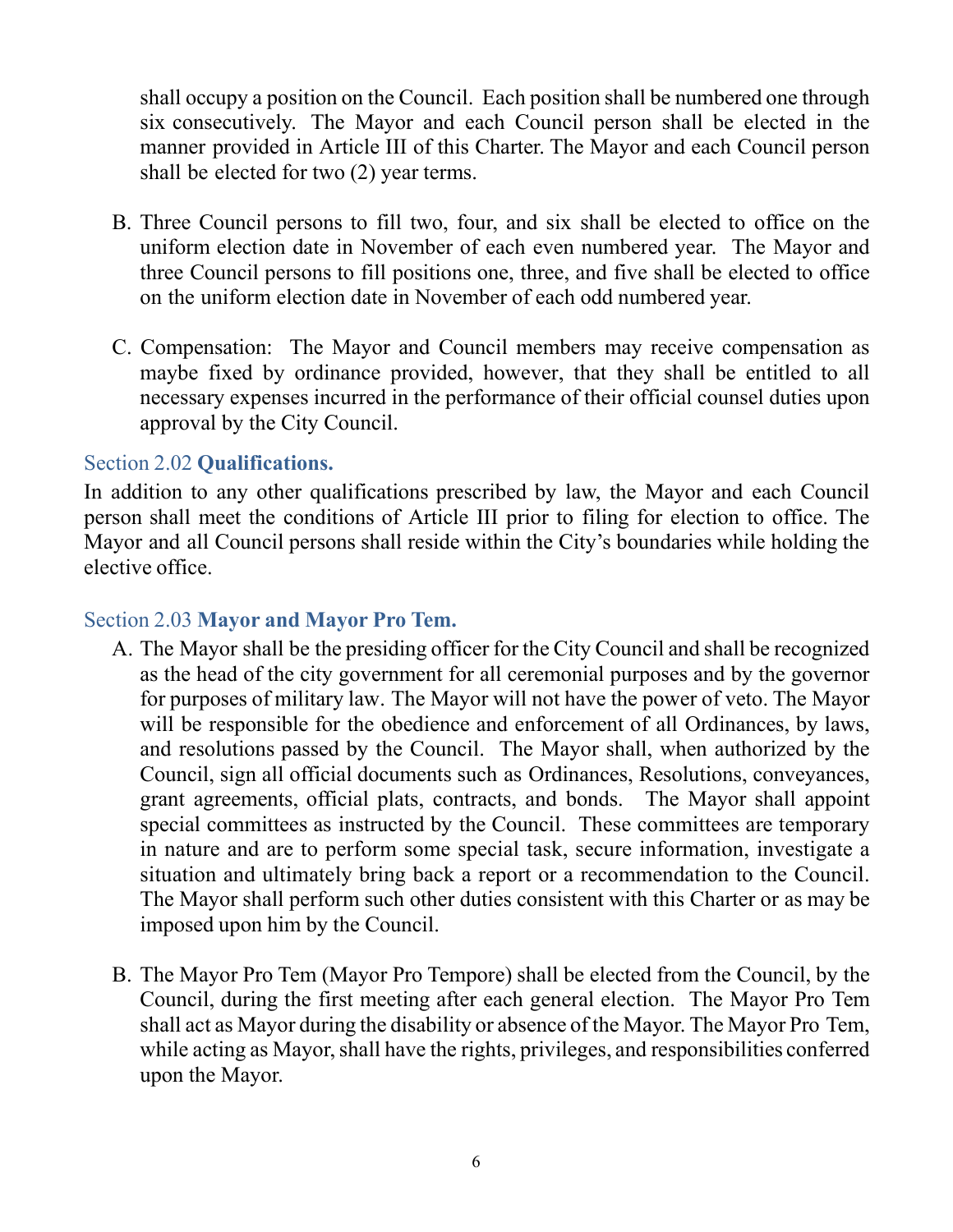#### <span id="page-7-0"></span>Section 2.04 **Vacancies and Filling of Vacancies.**

- A. If the vacancy occurs within 90 days prior to the general election for the Place as specified by the Charter, the Place shall remain vacant until filled by the general election.
- B. If the vacancy occurs more than 90 days prior to the general election for the Place as specified by the Charter, within 30 days after a vacancy occurs, the remaining Council persons shall appoint a person meeting the qualifications of Section 3.02 to fill that vacancy for the remainder of that term.

#### <span id="page-7-1"></span>Section 2.05 **Quorum, Voting, and Recording.**

- A. Quorum. A simple majority of the Council shall constitute a quorum at a regular City Council meeting. A two-thirds majority of the Council shall constitute a quorum at a special Council meeting.
- B. Voting. All persons of the Council present, including the Mayor, shall vote upon every Resolution or Ordinance except when a member finds him or herself with a conflict of interest. When this occurs, the conflict shall be recorded in the minutes as stated. Unless otherwise stated in this Charter of State Law, all motions before the Council shall become effective by an affirmation vote of a simple majority of the Council present. The Mayor shall ask those in favor of the motion or action to signify in a clear and obvious manner and then state for the record the names of the Council members voting against the motion or action. Subsequently, the Mayor shall ask those opposed to the motions or action to signify in a clear and obvious manner and then state against the motion or action. The Mayor shall then announce that the motion or action passed or failed based on the voting.
- C. Recordings. The Council shall provide for minutes being taken and recorded of all meetings. Such minutes shall be a public record.

#### <span id="page-7-2"></span>Section 2.06 **Powers.**

All powers of the City shall be vested in the Council except as otherwise provided by law or by this Charter. Council persons shall exercise these powers for the performance of all duties and obligations imposed on the City by law.

#### <span id="page-7-3"></span>Section 2.07 **Prohibitions.**

A. Holding other Office. Except where authorized by law, no Mayor or Council person will hold any other City office or employment during his term as Mayor or Council persons. No former Mayor or Council person shall hold any compensated appointive City office or City employment until one year after the expiration of his term of office.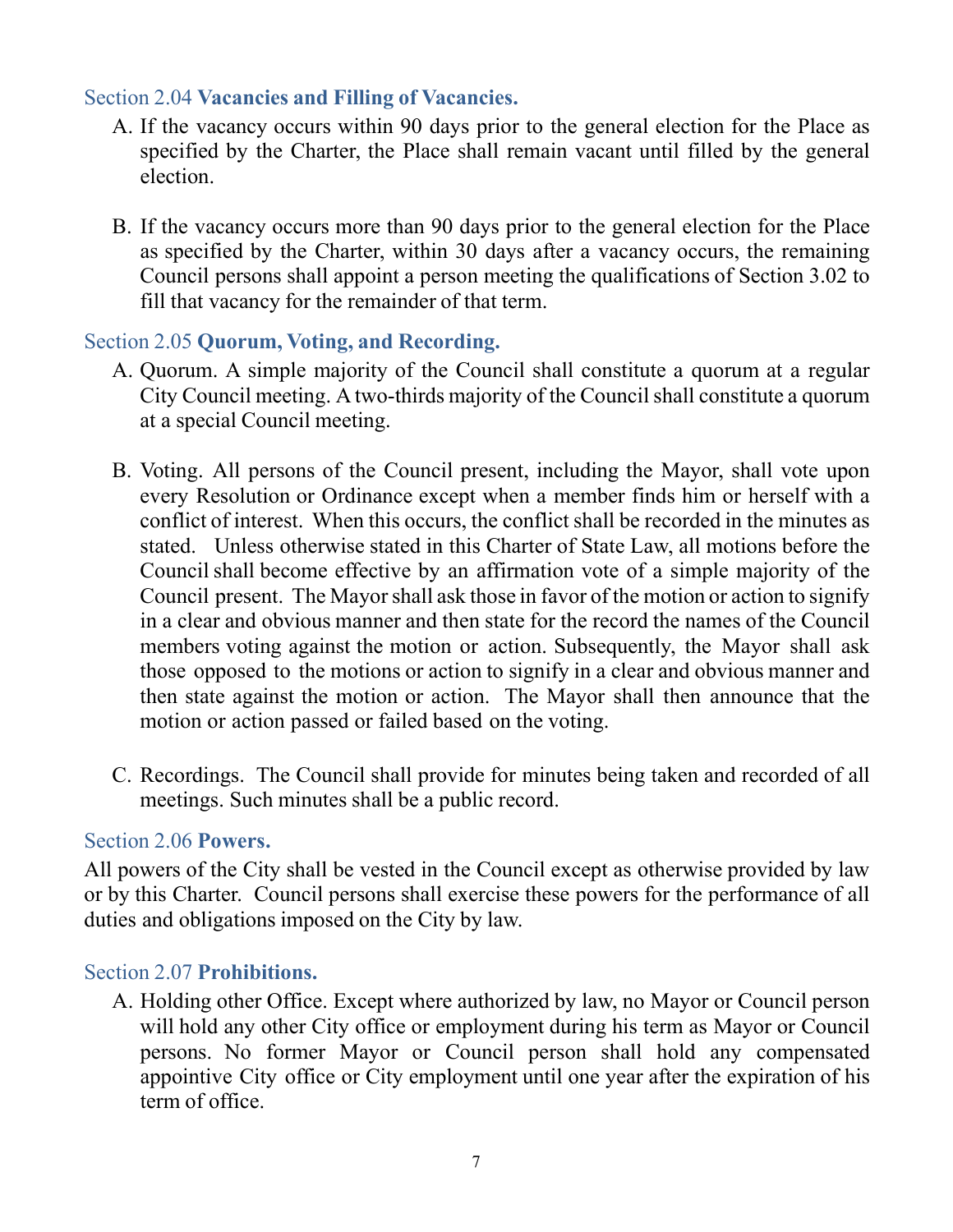- B. Appointments and Removals. Neither the Mayor nor Council members will dictate the appointment or removal of any City administrative officers or employees whom the Manager or any of his subordinates are empowered to appoint. The Council may express its views and fully and freely discuss with the Manager anything pertaining to the appointment or removal of such officers and employees.
- C. Interference with Administration. Except for the purpose of inquiries and investigations under Section 2.11 the Mayor and all Council persons shall deal with City officers and employees who are subject to the direction of the City Manager solely through the City Manager. Neither the Mayor nor any Council person will give orders to any such officer or employee, either publicly or privately, except as otherwise provided in this Charter.

#### <span id="page-8-0"></span>Section 2.08 **Meetings.**

The Council shall hold at least one regular meeting each month. It may hold as many additional meetings as it deems necessary to transact the business of the City. The Council shall fix by Ordinance the days and time of the regular meeting. Special meetings of the Council shall be held on the call of the Mayor or a majority of the Council persons.

#### <span id="page-8-1"></span>Section 2.09 **Ordinances.**

- A. The City Council shall exercise its powers by oral resolution recorded in the minutes, written resolution and written Ordinances. Written Ordinances shall be required for every act establishing a penalty or when required by law or this Charter.
- B. Ordinances making appropriations shall be confined to the subject of appropriations.
- C. An emergency Ordinance can be passed only to meet a public emergency affecting life, property or the public peace. Emergency Ordinances shall not be used to levy taxes, grants, renew or extend a franchise, or regulate the rate charged by any public utility for its services. Neither shall they authorize the borrowing of money, except as elsewhere stated in this Charter.

An emergency Ordinance shall be introduced in the form and manner generally prescribed for Ordinances except that is shall be plainly designated in the title as an emergency Ordinance and shall contain, after the enacting clause, a declaration stating that an emergency exists and describing it in clear and specific terms. To be adopted, such emergency Ordinances shall require the affirmative vote of two-thirds of the members of the Council.

An emergency Ordinance may be adopted with or without amendments or rejected at the meeting at which it is introduced.

D. All other Ordinances must be read and voted on at two regularly scheduled City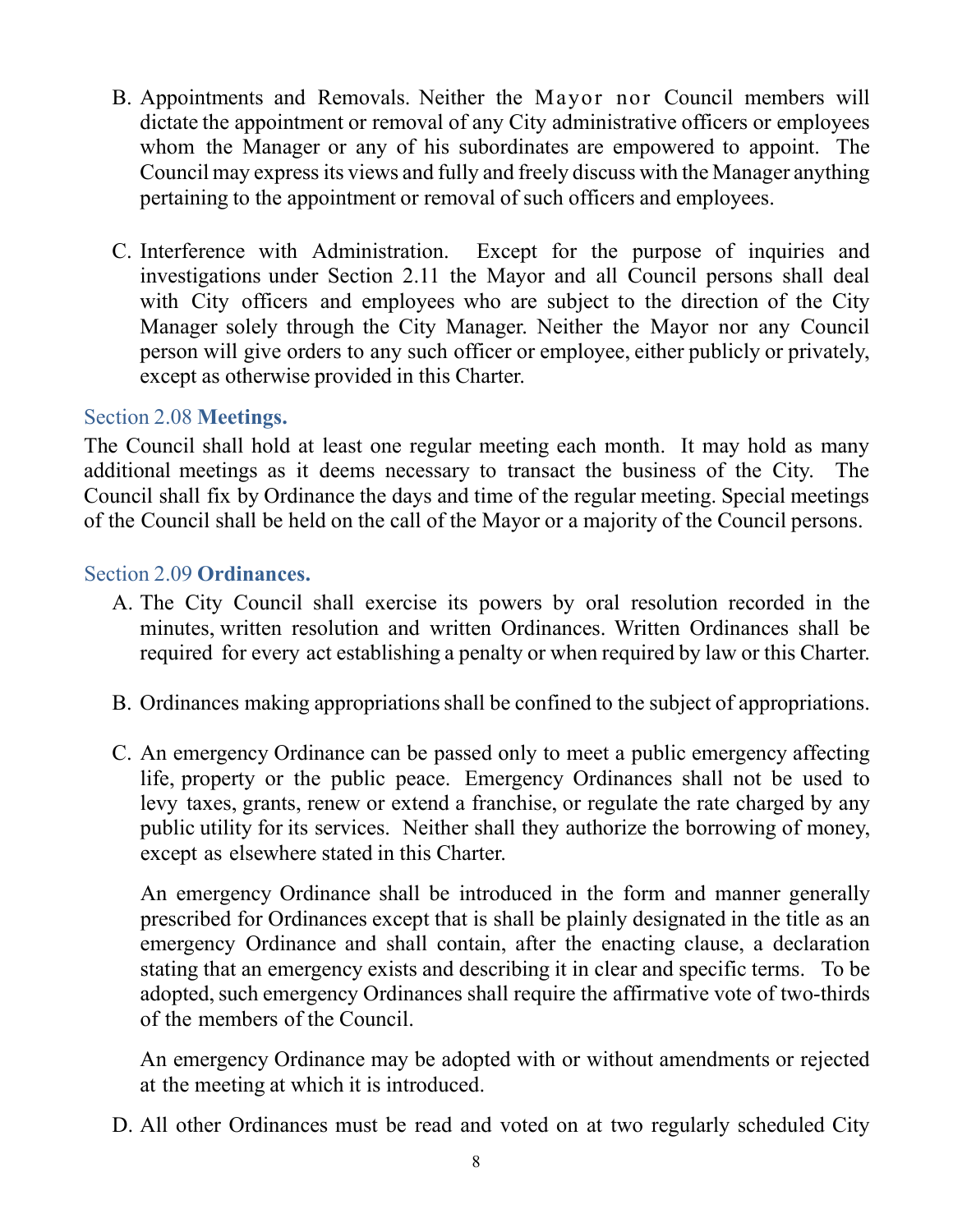Council meetings. This should be followed by publication in full or by caption in two successive issues of the official newspaper of the City of Converse before the Ordinance shall become effective. The final reading of each Ordinance shall be in full unless written or a printed copy of the ordinance shall have been furnished to each member of the City Council 24 hours prior to each City Council meeting. The enacting clause of all Ordinances shall be, "BE IT ORDAINED BY THE City Council of Converse, Texas".

#### <span id="page-9-0"></span>Section 2.10 **Bonds of City Employees.**

The Council shall require bonds of all City municipal offices and employees who receive or pay- out any monies of the City. The amount of such bonds shall be determined by the Council. The cost of such bonds shall be borne by the City.

#### <span id="page-9-1"></span>Section 2.11 **Investigative Body.**

The Council shall have the power to inquire into the official conduct of any department, agency, office, officer, or employee of the City. For this purpose, the Council shall have the power to administer oaths, subpoena witnesses, compel the production of books, papers, and other evidence material to the inquiry. The Council shall provide, by Ordinance penalties for contempt in failing or refusing to obey any such subpoena or to produce any such books, papers, or other evidence. The Council shall have the power to punish any such contempt in the manner provided by such Ordinance.

#### <span id="page-9-2"></span>Section 2.12 **Forfeiture of Office.**

A Council person or the Mayor shall forfeit his office if he:

- A. Lacks at any time during his term of office any qualification for the office prescribed by this Charter of by law;
- B. Violates any express prohibition of this Charter;
- C. Fails to attend three (3) consecutive regular Council meetings without being excused by the majority vote of the City Council;
- D. Is convicted of a felony and/or a misdemeanor involving moral turpitude, such forfeiture shall be declared and enforced by a majority vote of the Council;
- E. Is adjudged mentally incompetent in accordance with the laws of Texas and is unable or unfit to discharge promptly and properly official duties because of mental defect that did not exist at the time of the officer's election.

#### <span id="page-9-3"></span>Section 2.13 **Rules of Procedure.**

The Council shall, by Ordinance, determine its own rules and order of business. The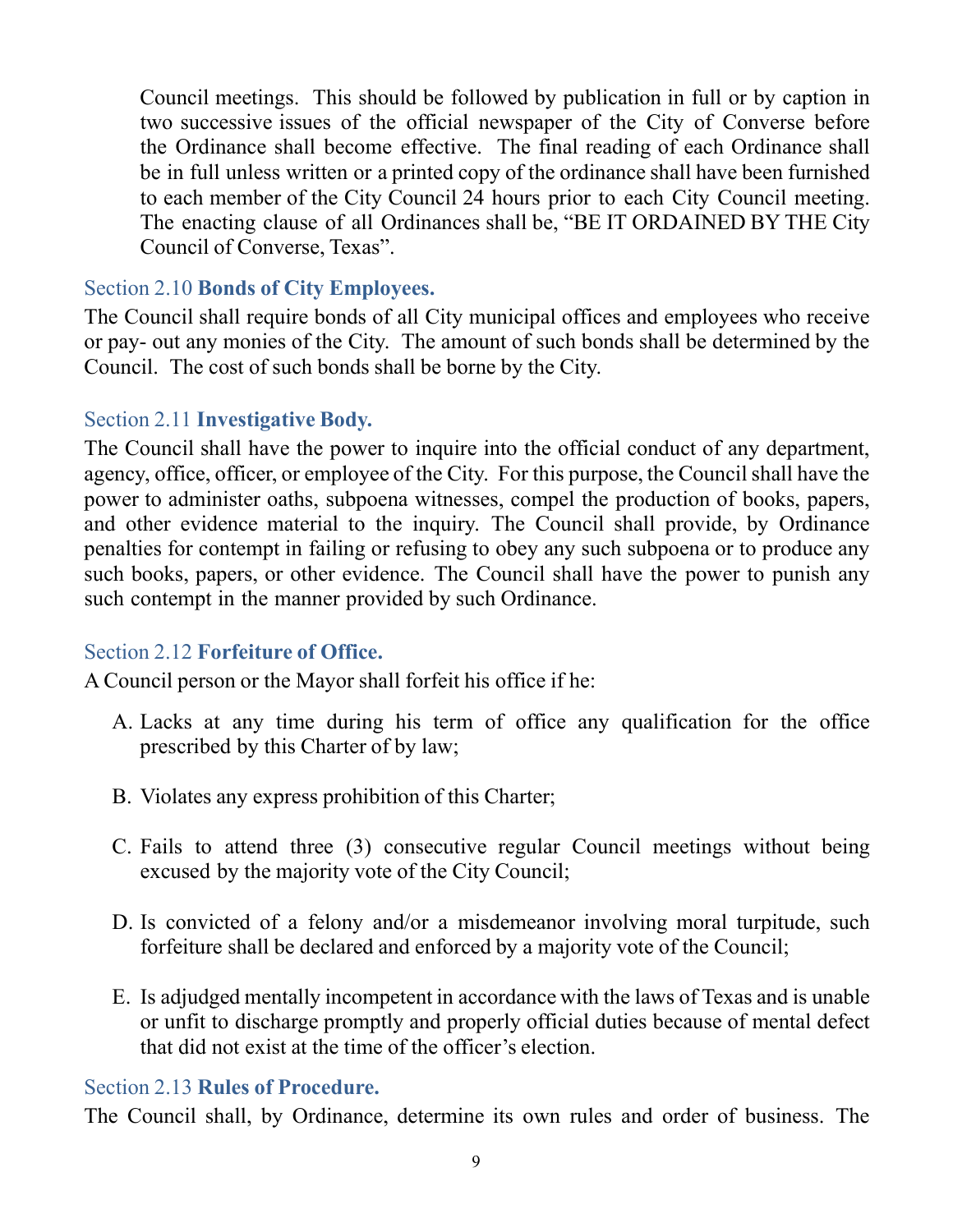rules shall provide that citizens of the City shall have a reasonable opportunity to be heard at any meeting in regard to any matter under consideration. This shall not apply during executive sessions.

#### <span id="page-10-0"></span>Section 2.14 **Education**

Each Mayor/Councilperson shall obtain a minimum of ten (10) hours of annual municipal government training to include two (2) hours of budget/audit training.

#### <span id="page-10-1"></span>Section 2.15 **Resignation**

If any elected or appointed City Council member, to include the Mayor, shall announce their candidacy, or in fact become a candidate, in any General, Special or Primary Election, for any elected office under the laws of this State or the United States other than the office then held, at any time, such announcement or candidacy shall constitute an automatic resignation of the office held, and the vacancy thereby shall be filled in the same manner prescribed by this Charter.

# **ARTICLE III. ELECTIONS**

#### <span id="page-10-3"></span><span id="page-10-2"></span>Section 3.01 **Schedule.**

- A. All City elections shall be governed by the Constitution of the State of Texas, general laws of the State, this Charter, and Ordinances of the City, in the order named. Municipal elections shall be conducted by the election officials appointed or approved by the Council. Sample ballots identical to the voting machine format for the specific election shall be posted in the voting place (s) for purpose of voter orientation.
- B. Terms of Office. The Mayor and City Council shall be elected for a term of two years.
- C. At-Large Vote. All candidates for Mayor and City Council shall be elected at-large.

# <span id="page-10-4"></span>Section 3.02 **Filing for Office.**

- A. Each candidate for an elective office shall be a qualified voter of the City.
- B. Each candidate for Mayor must have resided for at least twelve months preceding the election within the corporate limits of the City.
- C. Each candidate for City Council must have resided for at least twelve months preceding the election within the corporate limits of the City.
- D. Each candidate shall not be in arrears in the payment of any taxes or other liabilities due the City.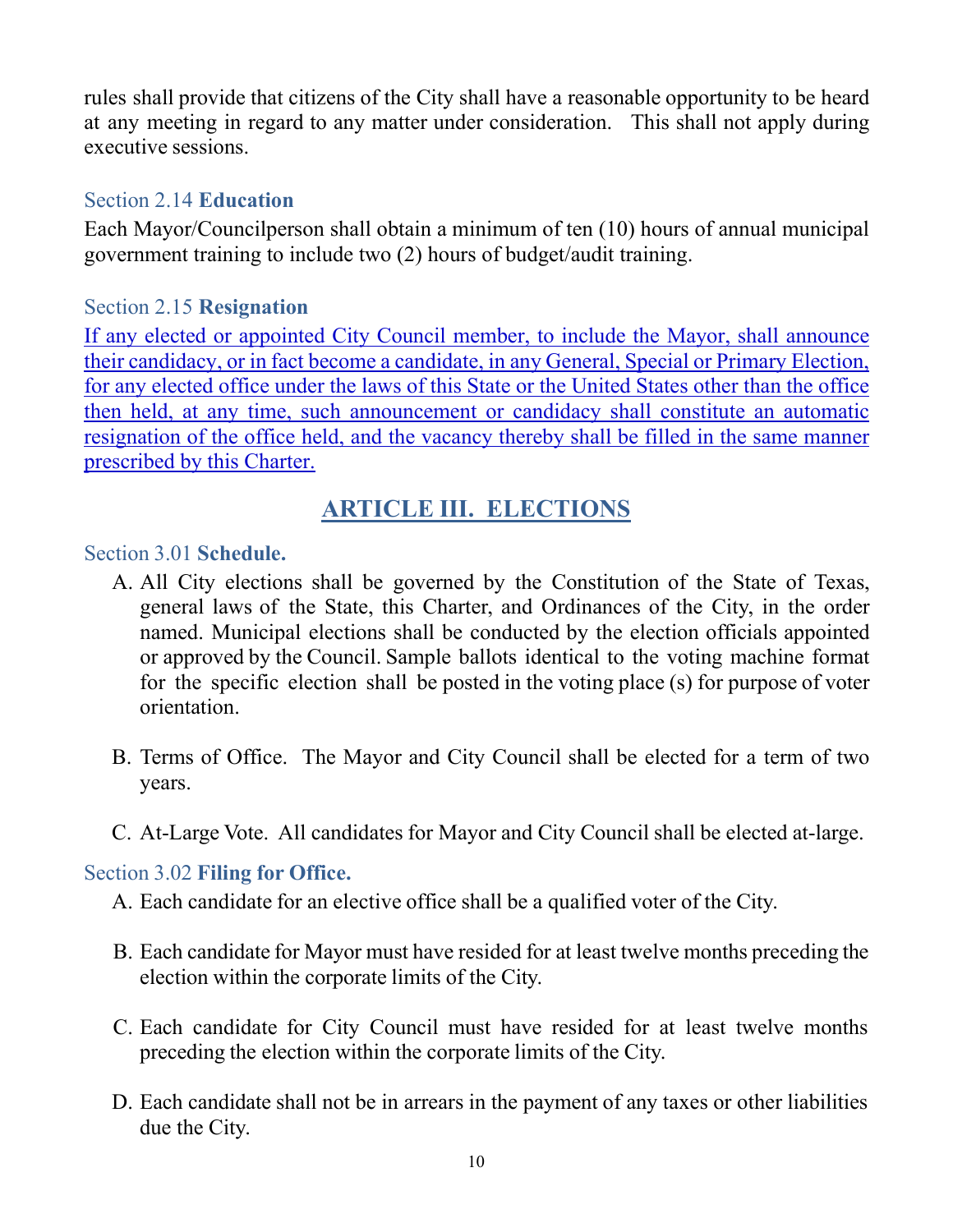- E. No candidate may file for more than one office or position per election.
- F. No employee of the City shall continue in such position after obtaining elective office.
- G. Each candidate must file a campaign expense sheet with the City Secretary.
- H. Each candidate must pay a filing fee to be set by the Council.
- I. Not have been determined to have forfeited an office of the City Council, as prescribed in Article II. Section 2.12 of this Charter, within three (3) years from the date the term was filled by an election or appointment, as applicable.

#### <span id="page-11-0"></span>Section 3.03 **Ballots.**

- A. Names on Ballot. The full name of all candidates nominated for office, except those who have withdrawn, died or become ineligible, shall be printed on the official ballots without party designation or symbol.
- B. Order of Listing. The order on the ballot of the names of the candidates shall be determined by lot in a drawing to be held under the supervision of the City Secretary.
- C. Absentee Ballots. Procedures for voting by absentee ballot shall be consistent with current edition of Texas Election Laws.
- D. Ballots for Ordinances, Bond Issues, and Charter Amendments. An Ordinance, bond issue, or Charter amendment to be voted on by the City shall be presented for voting by ballot title. The ballot title of a measure may differ from its legal title and shall be a clear, concise statement, approved by a majority of the whole Council.
- E. Write-In Votes. Procedures for write-in votes will be consistent with current edition of Texas Election Laws.

#### <span id="page-11-1"></span>Section 3.04 **Canvassing Election Results.**

A. Canvassing. The returns of every municipal election shall be delivered from the election officials to the City Secretary at City Hall not later than twelve hours after the closing of the polls. One extra copy shall be delivered to the Mayor at this time. The City Secretary and the election officials shall canvass the returns in sufficient time to declare the official results of the election for certification at the next Council meeting after the closing of the polls. The returns of every municipal election shall be recorded in the minutes of the Council, by totals for each candidate, or for or against for each issue submitted.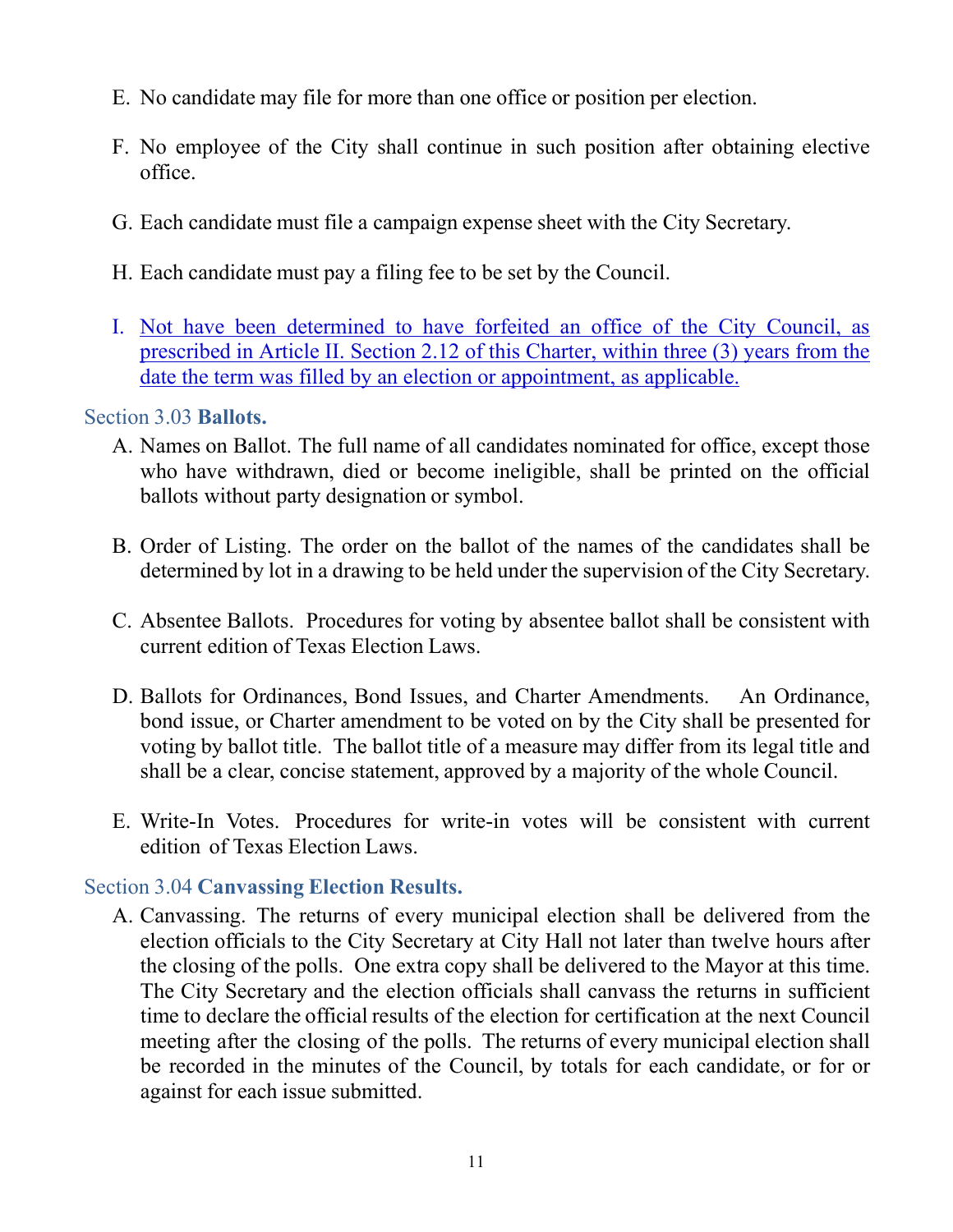- B. Plurality. A plurality vote for an elected office is that number which is greater than the number cast for any other candidate for the respective position. The candidate(s) who receive a plurality vote shall be declared elected.
- C. Notification and Taking Office. It shall be the duty of the City Secretary to notify the Mayor and then all candidates of the unofficial results of the election with priority given to those elected. Following notification of the Mayor and all candidates, the City Secretary shall notify the other members of City Council of the results of the election. A candidate who is elected in the City election shall take office and enter upon his duties after qualifying by taking and subscribing to the Oath of Office at the same Council meeting that officially canvasses the election results.

# **ARTICLE IV. INITATIVE, REFERENDUM AND RECALL**

# <span id="page-12-1"></span><span id="page-12-0"></span>Section 4.01 **General Authority.**

- A. Initiative. The qualified voters of the City shall have the power to propose Ordinances to the Council. If the council fails to adopt an Ordinance as proposed without any change in substance, the qualified voters shall have the power to adopt or reject it at a City election provided that such power shall not extend to the budget or capital program or any Ordinance relating to appropriation of money, levy of taxes or salaries of City officers or employees and that the Ordinance is not in violation of State, County, and Federal law.
- B. Referendum. The qualified voters of the City shall have power to require reconsideration by the Council of any adopted Ordinance. If the Council fails to repeal an Ordinance so reconsidered, the qualified voters shall have the power to approve or reject it at a City Election, provided that such power shall not extend to the budget or capital program or any emergency Ordinance of Ordinance relating to appropriation of money or levy of taxes.
- C. Recall. The qualified voters of the City shall have the power to petition for recall of the Mayor or any member of the City Council. No recall petition shall be filed against an officer within six (6) months after such elected officer takes office.

# <span id="page-12-2"></span>Section 4.02 **Commencement of Proceedings: Petitioner's Committee; Affidavit.**

Any five qualified voters may commence initiative referendum, or recall proceedings by filing with the City Secretary an affidavit stating they will constitute the Petitioner's Committee and be responsible for circulating the petition and filing it in proper form stating their names and addresses and specifying the address to which all notices to the committee are to be sent and setting out in full the proposed initiative Ordinance or citing the Ordinance sought to be reconsidered. Promptly after the affidavit of the Petitioner's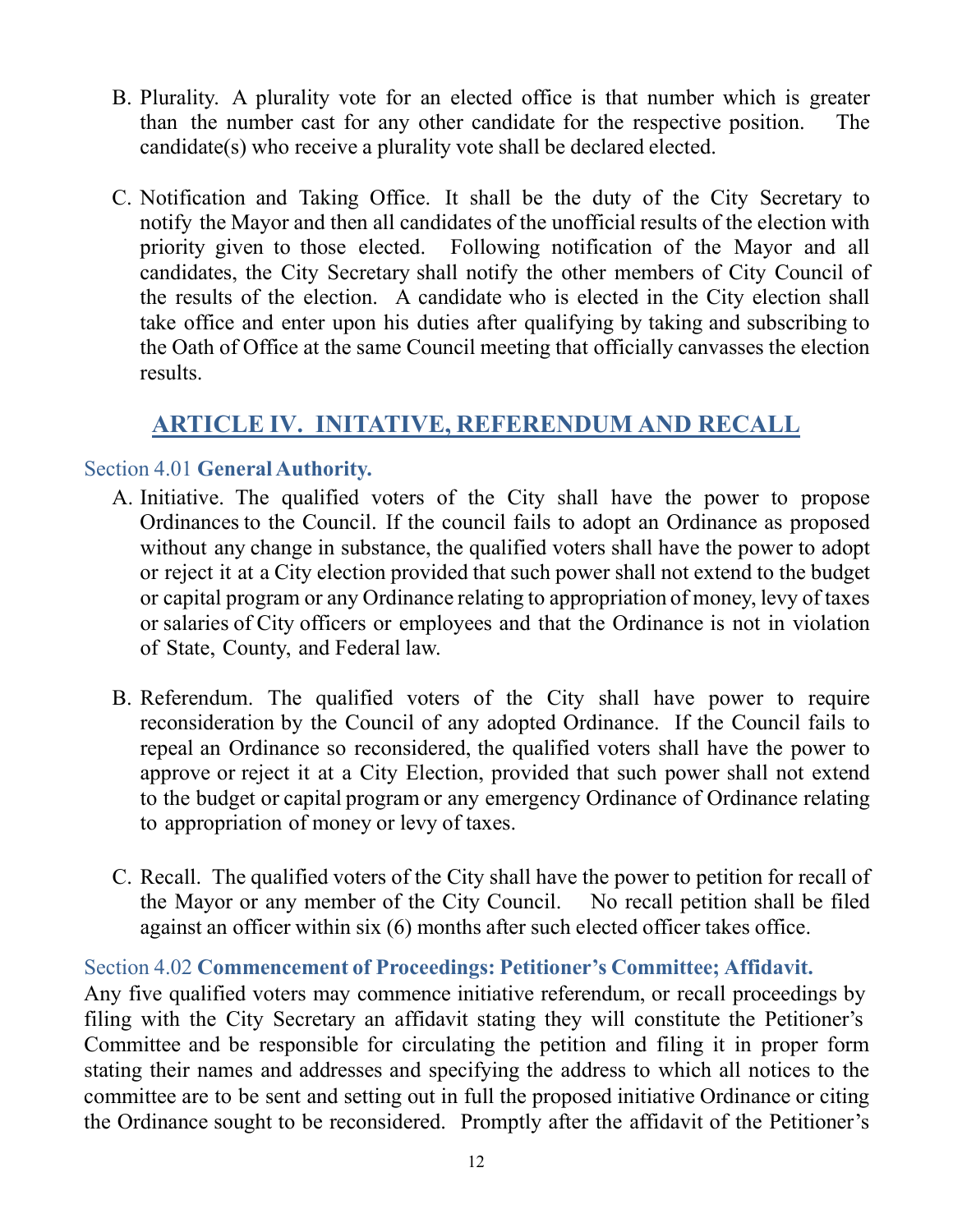Committee is filed, the Secretary shall issue the appropriate petition blanks to the Petitioner's Committee.

#### <span id="page-13-0"></span>Section 4.03 **Petitions.**

- A. Number of Signatures. Initiative petitions must be signed by qualified voters of the City equal in number to at least ten (10) percent, and referendum or recall petitions must be signed by qualified voters of the city equal in number to at least twenty-five (25) per cent of the total number of qualified voters registered to vote at the last regular City Election.
- B. Form and Content. All papers of a petition shall be in uniform size and style and shall be assembled as one instrument for filing. Each signature shall be executed in ink or indelible pencil and shall be followed by the address of the person signing. Petitions shall contain or have attached thereto, throughout their circulation, the full text to the Ordinance proposed or sought to be reconsidered.
- C. Affidavit of Circulator. Each paper of a petition shall have attached to it when filed an affidavit executed by the circulator thereofstating that he personally circulated the paper, the number of signatures thereon, that all the signatures were affixed in his presence, that he believes them to be the genuine signatures of the persons whose names they purport to be and that each signer had an opportunity before signing to read the full text of the Ordinance proposed or sought to be reconsidered.
- D. Filing Referendum Petitions. Referendum petitions must be filed within 60 days after adoption by the Council of the Ordinance sought to be reconsidered.
- E. Filing of Recall Petitions. Recall petitions must be addressed to the City Council of the City of Converse and must state the ground(s) for removal upon which the petition for removal is based. Each ground stated must give the officer to be recalled and removed notice of the ground(s) his recall is sought.

#### <span id="page-13-1"></span>Section 4.04 **Procedure After Filing.**

A. Certificate of City Secretary; Amendment. Within ten days after the petition is filed, the City Secretary shall complete a certificate as to its sufficiency specifying, if it is insufficient, the particulars wherein it is defective and shall promptly send a copy of the certificate to the Petitioner's Committee by registered mail. A petition certified insufficient for lack of the required number of valid signatures may be amended once if the Petitioner's Committee files a Notice of Intention to amend it with the City Secretary within two days after receiving the copy of this certificate and files a supplementary petition upon additional papers within ten days after receiving the copy of such certificate. Such supplementary petition shall comply with the requirements of subsections (b) and (c) of Section 4.03, and, within five days after it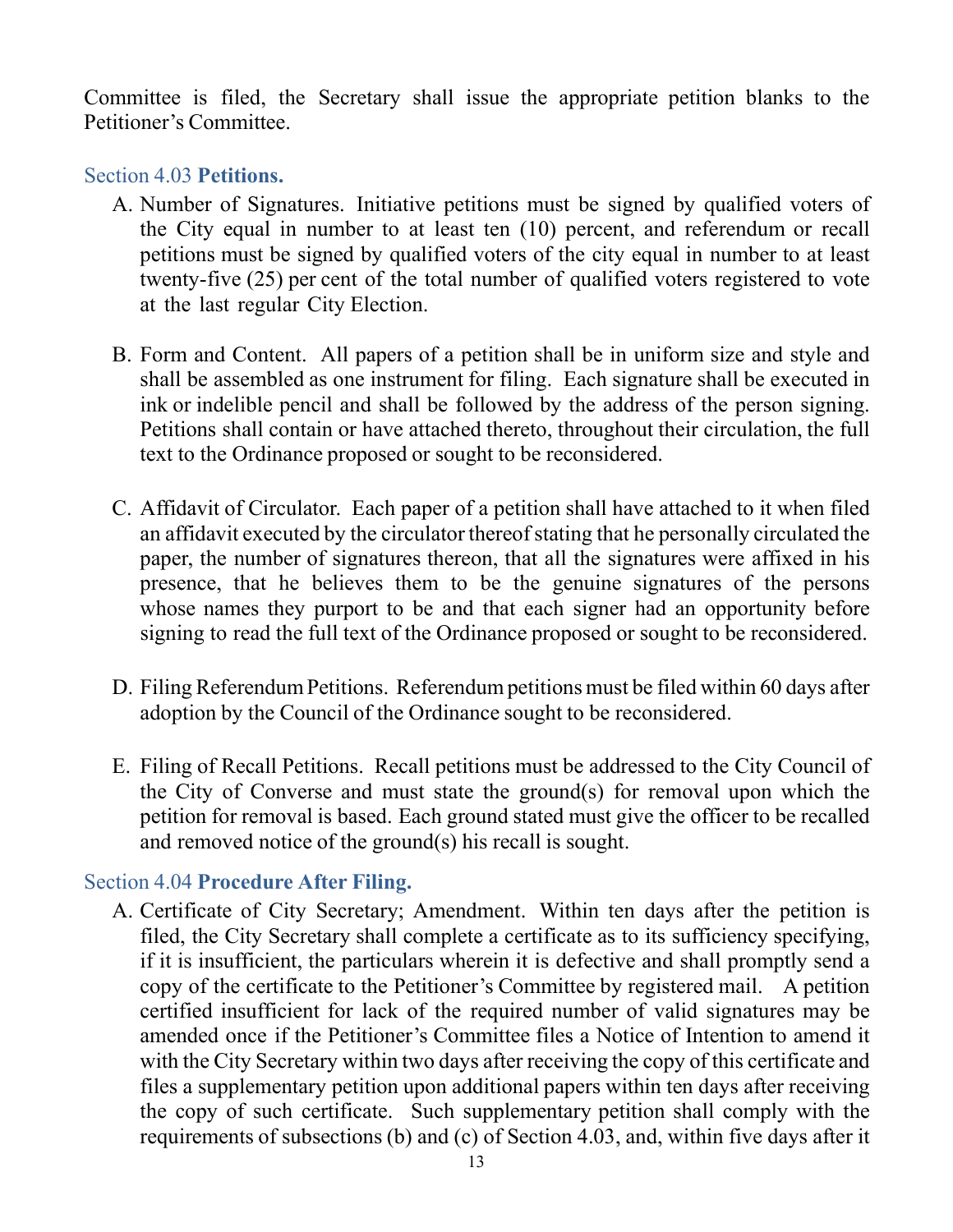is filed, the Secretary shall complete a certificate as to the sufficiency of the petition as amended and promptly send a copy of such certificate to the Petitioner's Committee by registered mail as in the case of an Original Petition. If a petition or amended petition is certified insufficient and the Petitioner's Committee does not elect to amend or request Council review under subsection (b) of this section within the time required, the City Secretary shall promptly present his certificate to the Council, and the certificate shall then be a final determination as to the sufficiency of the petition.

- B. Council Review. If a Petition has been certified insufficient and the Petitioner's Committee does not file Notice of Intention to amend it, or if an amended petition has been certified insufficient, the committee may, within two days after receiving the copy of such certificate, file a request that it be reviewed by the Council. The Council shall review the certificate at its next meeting following the filing of such request and approve or disapprove it, and the Council's determination shall then be a final determination as to the sufficiency of the petition.
- C. Court Review, New Petition. A final determination as to the sufficiency of a petition shall be subject to Court review. A final determination of insufficiency, even if sustained upon Court review, shall not prejudice the filing of a new petition for the same purpose.

# <span id="page-14-0"></span>Section 4.05 **Referendum Petitions: Suspension of Effect of Ordinance.**

When a referendum petition complying with all the provisions of Section 4.03 and Section 4.04 is filed with the City Secretary, the Ordinance sought to be reconsidered shall be suspended from taking effect. Such suspension shall terminate when:

- A. There is a final determination of insufficiency of the petition, or;
- B. The Petitioner's Committee withdraws the petition, or;
- C. The Council repeals the ordinance, or;
- D. Voters sustain the ordinance in an election.

#### <span id="page-14-1"></span>Section 4.06 **Action on Petitions.**

A. When an initiative or referendum petition has been fully determined sufficient, the Council shall promptly consider the proposed initiative Ordinance in the manner provided in Article II or reconsider the referred Ordinance by voting its repeal. If the Council fails to adopt a proposed initiative Ordinance without any change in substance within 60 days or fails to repeal the referred Ordinance within 30 days after the date the petition was finally determined sufficient, it shall call for an election on the next uniform election date and place on the ballot the proposed or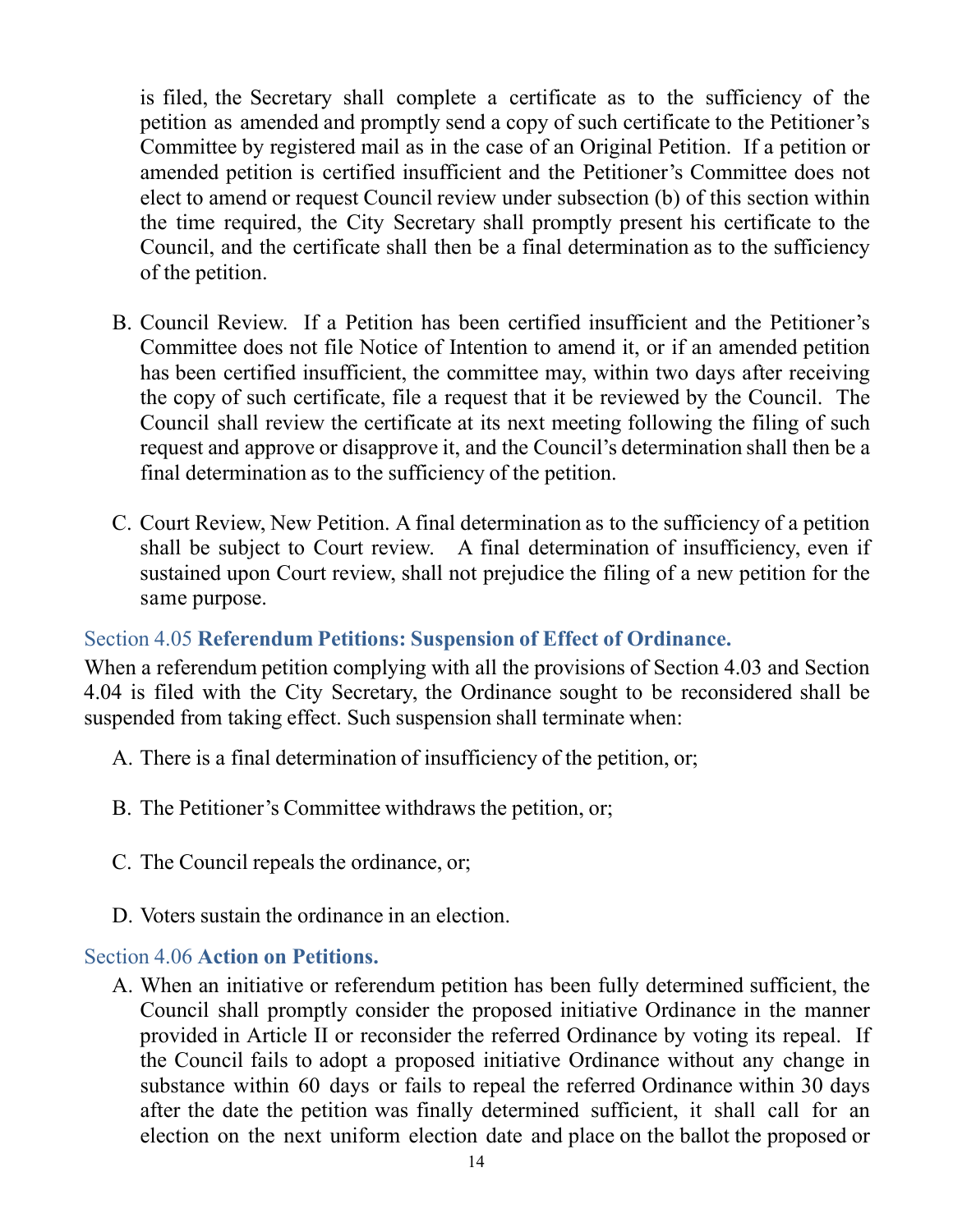referred Ordinance.

- B. When a recall petition has been certified as sufficient by the City Secretary, the Mayor or Mayor Pro-Tem shall inform the Council member whose recall is sought. The officer, whose removal is sought, may within five days after such recall petition has been presented to the City Council, request that a public hearing be held to permit him to present facts pertinent to the charges specified in the recall petition. In this event, the City Council shall order such public hearing to be held not less than five days nor more than fifteen days after receiving the public hearing request. If the Council member whose removal is sought does not resign, then it shall become the duty of City Council to order a recall election on the next uniform election date.
- C. Submission to Voters. The vote of the City on a proposed or referred Ordinance or petition for recall shall be held on the next uniform election date. Copies of the proposed or referred Ordinance shall be made available at the polls.

# <span id="page-15-0"></span>Section 4.07 **Results of Election.**

- A. Initiative. If a majority of the qualified electors voting on a proposed initiative Ordinance votes in its favor, it shall be considered adopted upon certification of the election results and shall be treated in all respects in the same manner as Ordinances of the same kind adopted by the Council. If conflicting Ordinances are approved at the same election, the one receiving the greatest number of affirmative votes shall prevail to the extent of such conflict.
- B. Referendum. If a majority of the qualified electors voting on a referred Ordinance vote against it, it shall be considered repealed upon certification of the election results.
- C. Recall. If the majority of votes at a recall election shall be "NO" that is, against the recall of the person named on the ballot, he shall continue in office for the remainder of his unexpired term, subject to recall as before. If a majority of the votes cast at such election be "YES" that is, for the recall of the person named on the ballot, he shall regardless of any technical defects in the recall petition, be deemed removed from the office and the vacancy shall be filled as vacancies in the City Council are filled, as provided in Article II, Section 2.04 of the Charter.

# **ARTICLE V. ADMINISTRATIVE ORGANIZATION**

# <span id="page-15-2"></span><span id="page-15-1"></span>Section 5.01 **City Manager.**

A. Appointment, Qualifications, Compensation. The City Council shall appoint a City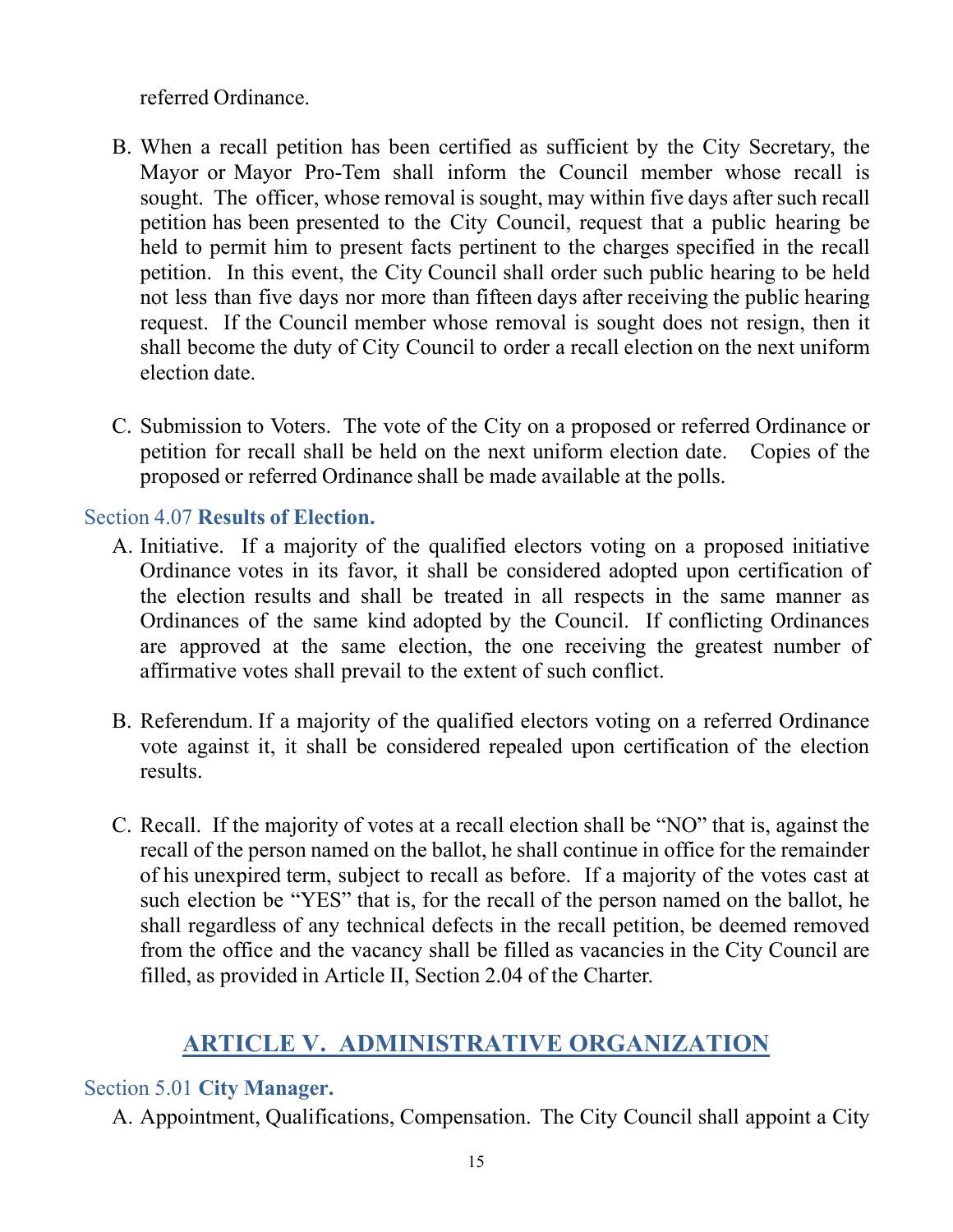Manager and fix compensation. The Manager shall be appointed solely on the basis of executive and administrative qualifications. He need not be a resident of the city or state at the time of his appointment, but he must agree prior to such appointment, to become a resident of Converse within six (6) months from the date of appointment. If he thereafter fails to become a resident of Converse within that six (6) month period, he shall be deemed to have forfeited his appointment and the office shall be declared vacant by announcement of the Mayor at the first meeting of the Council following the expiration of the six (6) month period. The Manager shall serve at the will and pleasure of the City Council. He shall be employed for or relieved from his duties by a vote of a majority of the members of the City Council.

- B. Powers and Duties of City Manager. The City Manager shall be the Chief Administrative Officer of the City. He shall be responsible to the Council for the administration of all city affairs placed in his charge by or under this Charter. He shall have the following powers and duties:
	- 1. He shall appoint and, when he deems it necessary for the good of the City, suspend or remove all City employees and appointive administrative officers provided for by or under this Charter, except as otherwise provided by law, this Charter, or personnel rules adopted pursuant to this Charter. He may authorize any administrative officer who is subject to his direction and supervision to exercise these powers with respect to subordinates in that officer's department, office or agency.
	- 2. He shall direct and supervise the administration of all departments, officers, and agencies of the City, except as otherwise provided by this Charter or by law.
	- 3. He shall attend all Council meetings and shall have the right to take part in discussion but may not vote.
	- 4. He shall see that all laws, provisions of this Charter and acts of the Council, subject to enforcement by him or by officers subject to his direction and supervision, are faithfully executed.
	- 5. He shall prepare and submit the annual budget and capital program to the Council.
	- 6. He shall ensure that the City Master Plan is maintained and all changes approved by the City Council.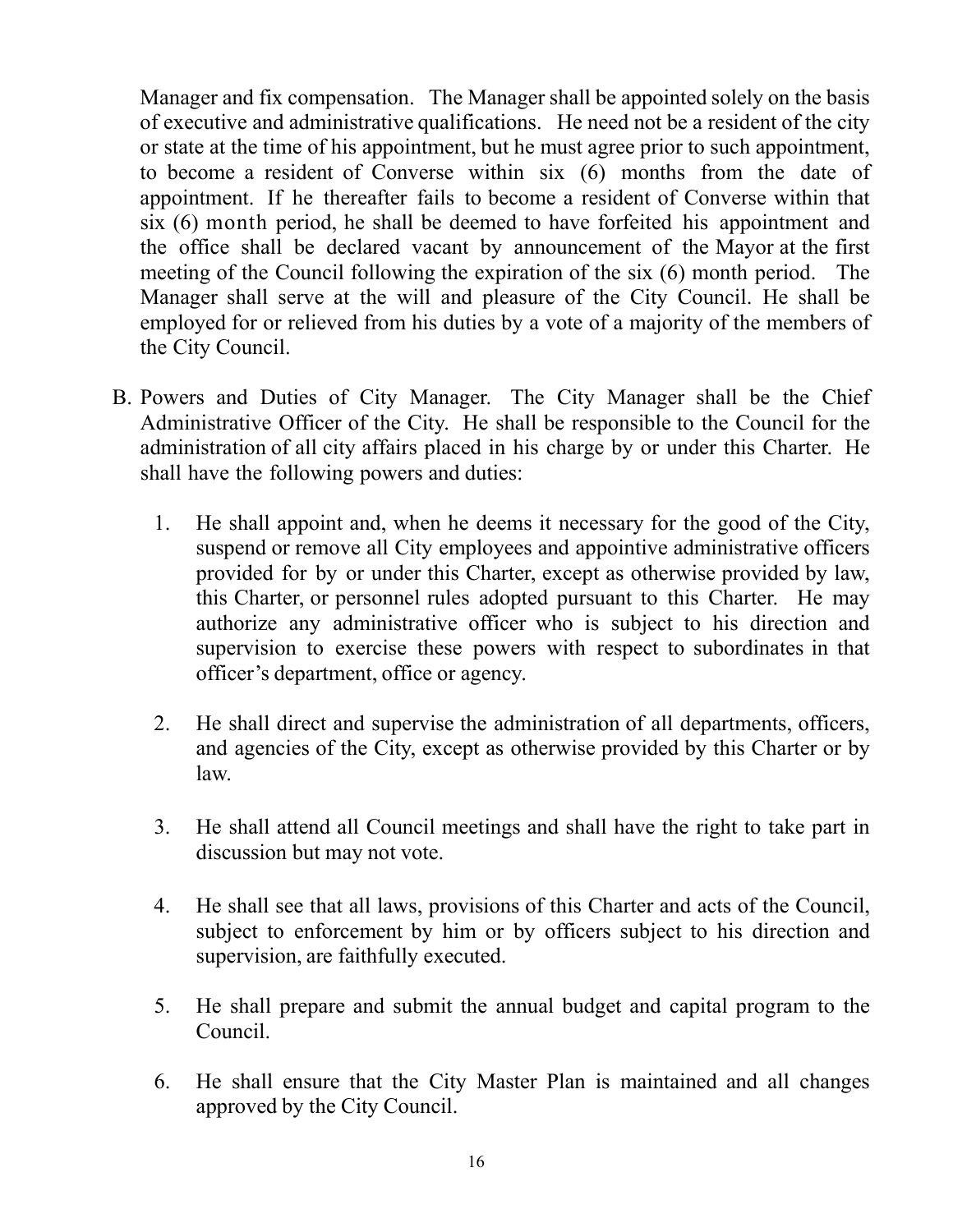- 7. He shall submit to the Council and make available to the public a complete report on the finances and administrative activities of the City as of the end of each fiscal year.
- 8. He shall make such other reports as the Council may require concerning the operations of the City departments, offices, and agencies subject to his direction and supervision.
- 9. He shall keep the Council fully advised as to the financial condition and future needs of the City and make such recommendations to the Council concerning the affairs of the City as he deems desirable.
- 10. He shall perform such other duties as are specified in this Charter or may be required by the Council.
- 11. He shall keep a written inventory of all real property and all permanent equipment belonging to the City, said inventory to be subject to annual audit. A system shall be established and maintained to control the use and replacement of expendable items.
- 12. He shall facilitate a minimum of ten (10) hours of annual municipal government training to include two (2) hours of budget/audit training for each Mayor/Councilperson.
- C. Assistant City Manager. The Assistant City Manager shall be appointed by the City Manager to assist the City Manager in fulfilling the above listed responsibilities. The Assistant City Manager shall act as City Manager during the disability or absence of the City Manager. The Assistant City Manager while acting as City Manager shall have the rights, authority, and duties conferred to the City Manager by this Charter and other City Council approved delegations. During the absence or disability of the City Manager, the City Council may revoke the authority to serve as Interim City Manager and appoint another officer to serve as Interim City Manager until the City Manager shall return or his disability shall cease.
- D. Freedom from Interference. It shall be unlawful for the City Council or any of its members to dictate to the City Manager the appointment of any person to office or employment. The City Council or its persons will not interfere in any manner with the City Manager in the performance of the duties of that office or prevent him from exercising his own judgment in the appointment of officers and employees whose employment, appointment, and supervision are reserved by this Charter for the City Manager. Except for the purpose of inquire, the City Council and its persons shall deal with the City Staff solely through the City Manager, and neither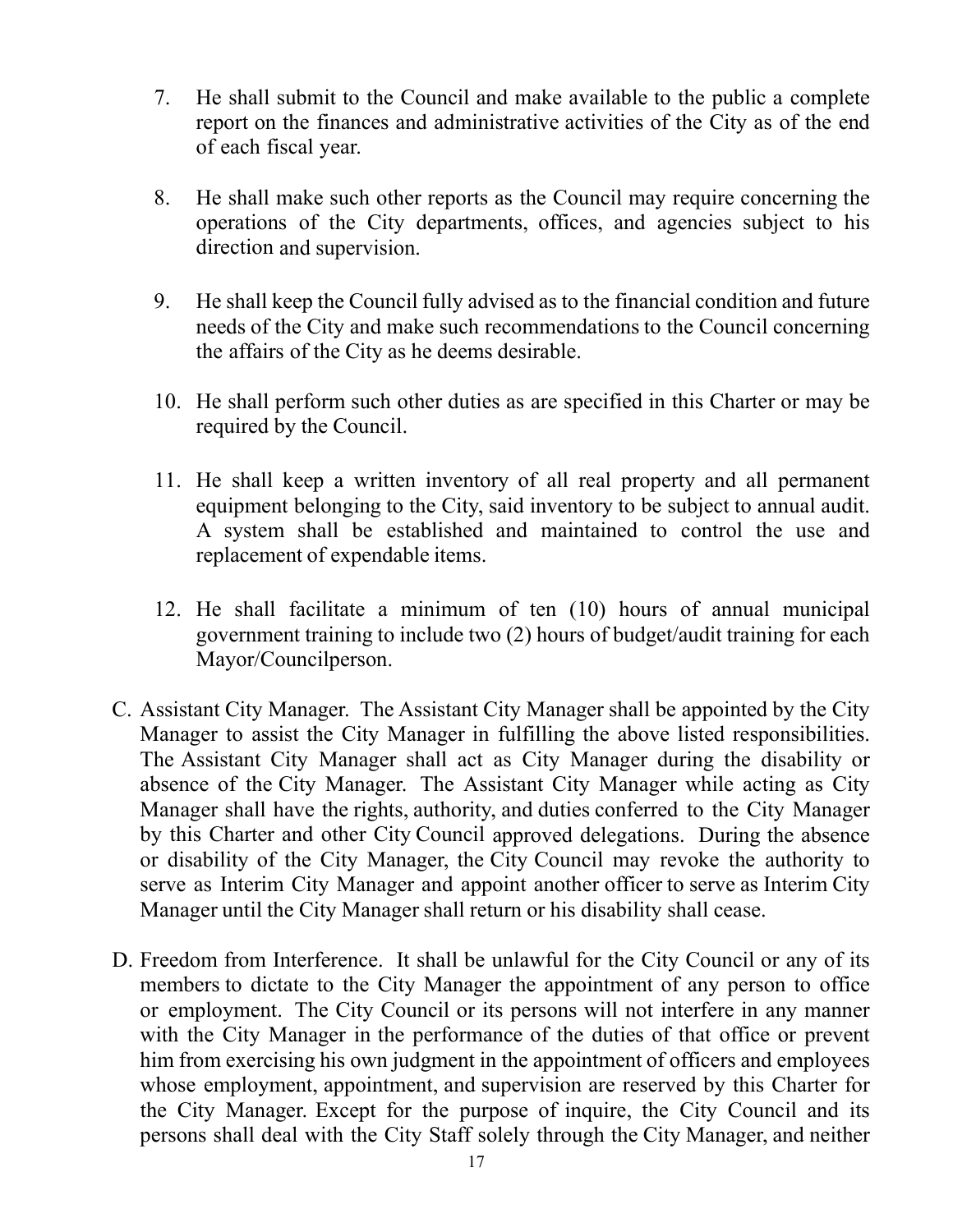the Council nor any member not having administrative or executive functions under this Charter shall give orders to any of the subordinates of the City Manager, either publicly or privately.

### <span id="page-18-0"></span>Section 5.02 **City Departments.**

Creating, Abolishing and Combining Departments. The City Council may by Ordinance create such departments as it deems advisable for the efficient and economical operation of the City of Converse. All administrative offices and departments, however created, shall be under the control and direction of the City Manager. No department shall be created, abolished, or combined with another until the City Council has requested and considered the recommendations of the City Manager with respect to such proposal action.

# <span id="page-18-1"></span>Section 5.03 **City Attorney.**

The City Attorney shall be a competent practicing Attorney and a member of the State Bar of Texas, of recognized ability appointed by the City Council. The City Attorney shall receive compensation as fixed by the City Council.

#### <span id="page-18-2"></span>Section 5.04 **City Engineer.**

The City Engineer shall be a competent Registered Professional Engineer of recognized ability, appointed by the City Manager. The City Engineer shall receive compensation as fixed by the City Manager.

#### <span id="page-18-3"></span>Section 5.05 **Municipal Court.**

- A. There shall be established and maintained a Court designated as a "Municipal Court" for the trail of misdemeanor offenses, with all such powers and duties as are now or hereafter prescribed by laws of the State of Texas relative to Municipal Courts.
- B. The Council shall appoint a Judge of the Municipal Court of Converse, and the Judge shall receive compensation as fixed by the City Council. The persons so appointed shall be a member of the State Bar of Texas.
- C. The City Council may, at its discretion, appoint one or moreAssociate Judges of said Court. Each Associate Judge so appointed shall meet the same requirements set forth of the Judge.

# **ARTICLE VI. FINANCE AND TAXATION**

#### <span id="page-18-5"></span><span id="page-18-4"></span>Section 6.01 **Fiscal Year.**

A. The fiscal year of the City shall begin on the first day of October and end on the last day of September. Said fiscal year shall also constitute the budget and accounting year.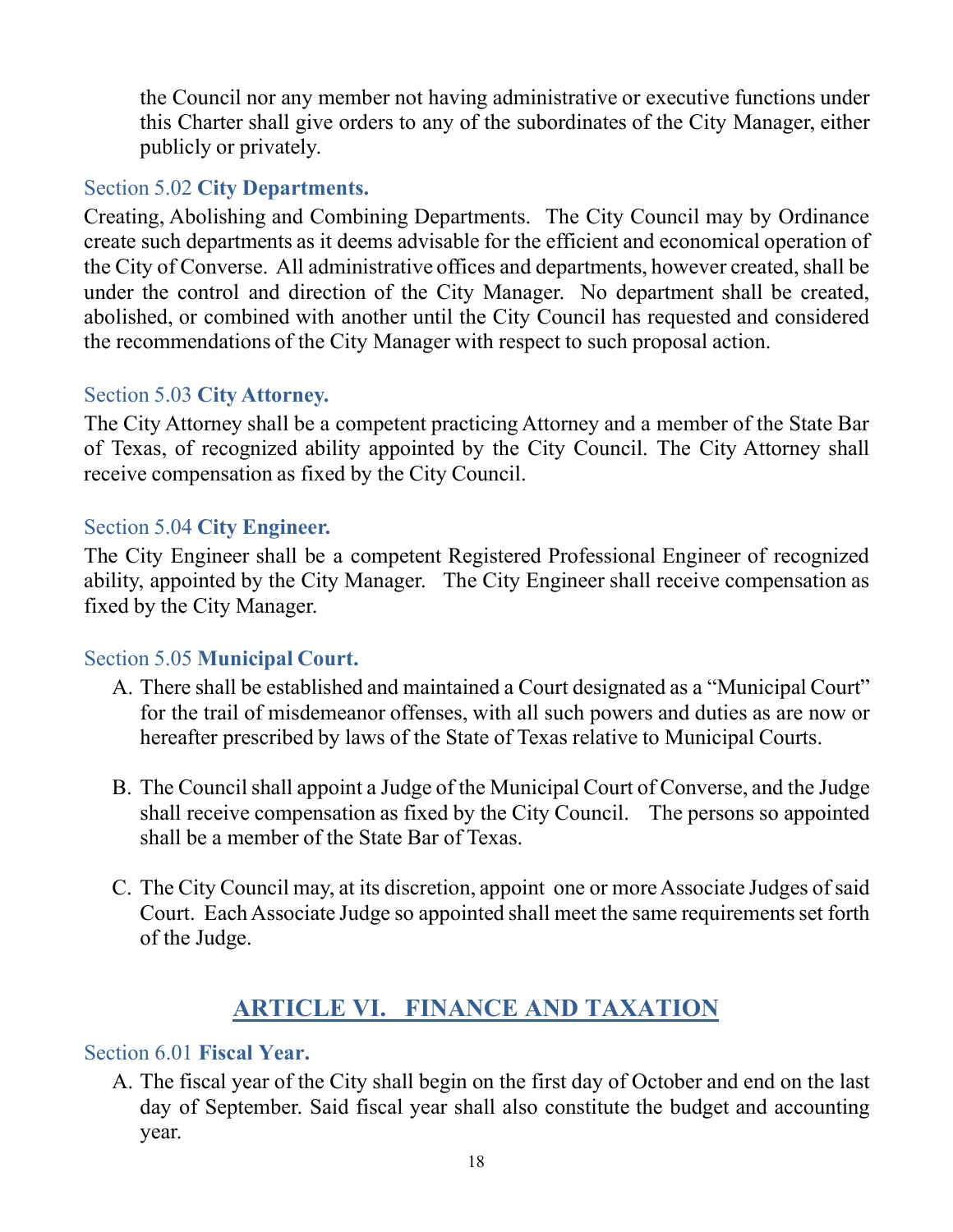- B. The Budget and Budget Message shall be provided at least 60 days prior to the beginning of each fiscal year.
- C. To comply with State law, or to conform to a more natural closing, or to better comply with budgetary and accounting year requirements, then in such events the Council is empowered to revise the fiscal year. However, such revision shall require a two-thirds favorable vote by the Council.

#### <span id="page-19-0"></span>Section 6.02 **Budget Message.**

The City Manager's message shall explain the budget both in fiscal terms and terms of the work program. It shall outline the proposed financial policies, expenditures and revenues together with the reasons for such changes summarize the City's debt position and include such other material as the City Manager deems desirable.

#### <span id="page-19-1"></span>Section 6.03 **Budget.**

The budget shall provide a complete financial plan of all City funds and activities for the ensuing fiscal year and, except as required by law or this Charter, shall be in such form as the City Manager deems desirable or the Council may require.

#### <span id="page-19-2"></span>Section 6.04 **Capital Program.**

The City Manager shall prepare and submit to the Council a 5-year Capital Program to be provided at the same time as the Annual Budget and Budget Message.

# <span id="page-19-3"></span>Section 6.05 **Council Action on Budget.**

- A. Notice and Hearing. The Council shall have published in one or more newspapers of general circulation in the City a general summary of the budget and a notice stating:
	- 1. The time and place when copies of the message and budget are available for inspection by the public and,
	- 2. The time and place, not less than two weeks after such publication, for a public hearing on the budget.
- B. Amendment Before Adoption. After the public hearing, the Council may adopt the budget with or without amendment. In amending the budget, it may add or increase programs or amounts and may delete or decrease any programs or amounts except expenditures required by law or for debt service or for estimated cash deficit.
- C. Adoption. The Council shall adopt the budget on or before the twentieth day of the last month of the fiscal year currently ending. If it fails to adopt the budget as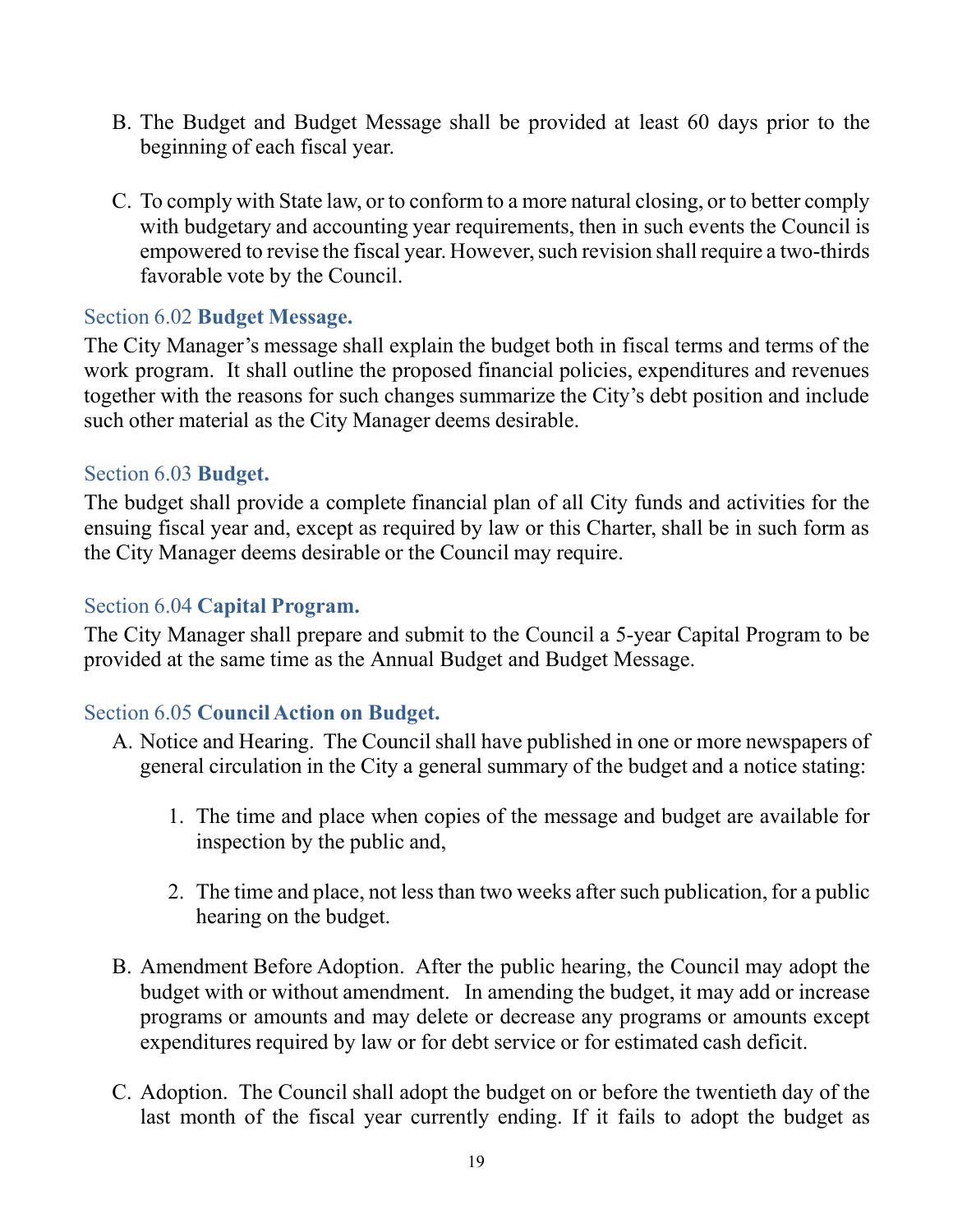submitted by the City Manager by this date, the amounts appropriated for current operation for the fiscal year shall be deemed adopted. Adoption of the budget shall constitute appropriations of the amounts specified therein as expenditures from the funds indicated and shall constitute a levy of the property tax therein proposed.

#### <span id="page-20-0"></span>Section 6.06 **Amendments After Adoption.**

- A. Supplemental Appropriations. If during the fiscal year, the City Manager certifies that there are revenues available for appropriation in excess of those estimated in the budget, the Council may make supplemental appropriation for the year up to the amount of such excess.
- B. Emergency Appropriations. To meet a public emergency affecting life, health, property or public peace, the Council may make emergency appropriations. To the extent that there are no available unappropriated revenues to meet such appropriations, the Council may by such Ordinance authorize the issuance of emergency notes that may be renewed as necessary.
- C. Reduction of Appropriations. If at any time during the fiscal year it appears probable to the City Manager that the revenues available will be insufficient to meet the amount appropriated, he shall report to the Council without delay, indicating the estimated amount of the deficit, any remedial action taken by him and his recommendations as to any other steps to be taken. The Council shall then take such further actions as it deems necessary to prevent to minimize any deficit, and, for that purpose, it may reduce one or more appropriations.
- D. Transfer of Appropriations. At any time during the fiscal year the City Manager may transfer any unencumbered appropriation balance or portion thereof from one fund to another in the manner provided by law.
- E. Limitations. No appropriation for debt service may be reduced or transferred, and no appropriation may be reduced below any amount required by law to be appropriated or by more than the amount of the unencumbered balance thereof.
- F. Formal Budget Amendment Requirement. Supplemental Appropriations, Emergency Appropriations and Reduction of Appropriations require formal action by City Council through an amended budget ordinance. Ratification of Emergency Appropriations is required at the next regularly scheduled Council Meeting.

#### <span id="page-20-1"></span>Section 6.07 **Purchase Procedure.**

The City Manager shall be responsible for the preparation of purchase procedures, subject to approval by the Council. The purchase procedures shall be reviewed by the Council at the submission of the budget each year.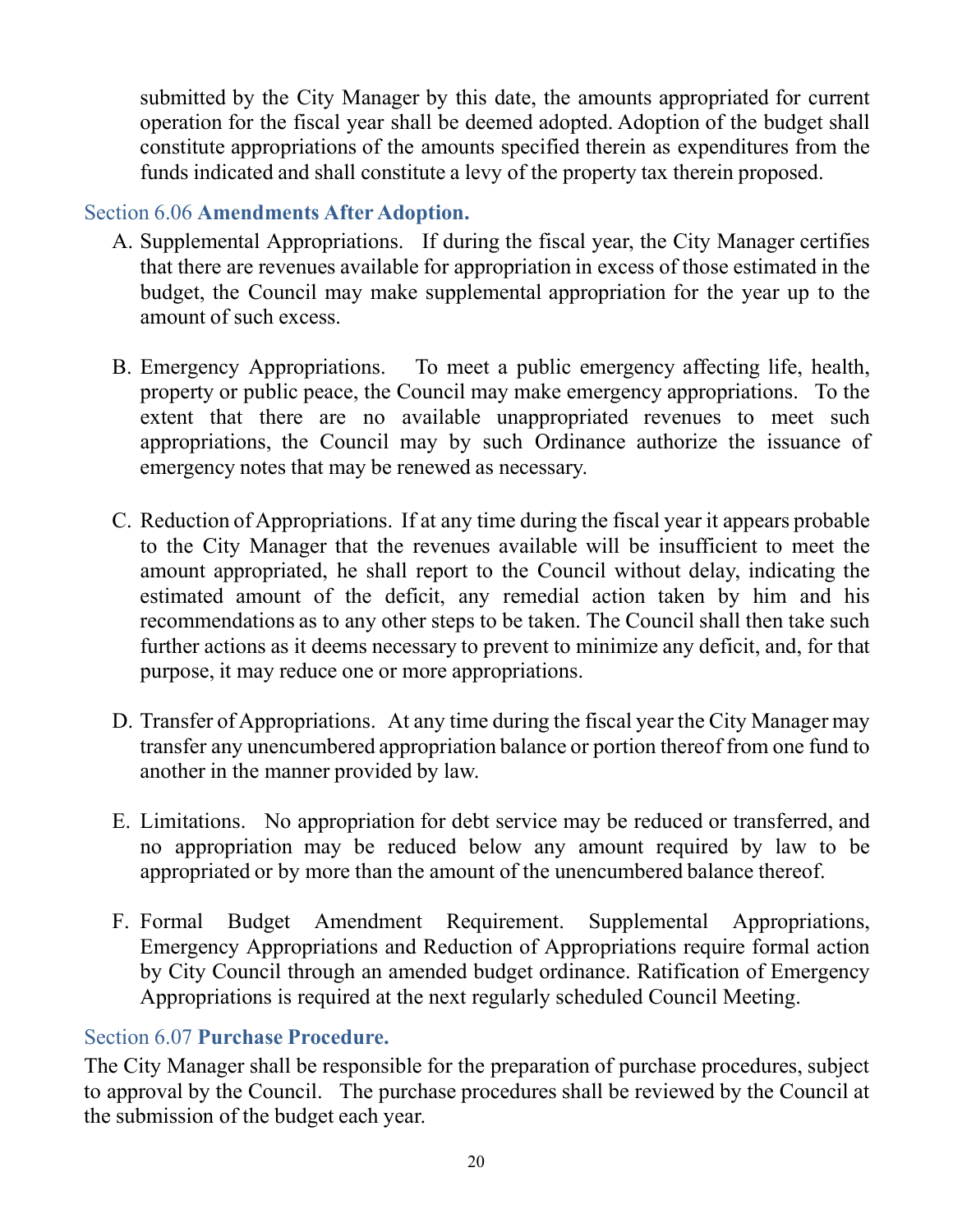# <span id="page-21-0"></span>Section 6.08 **Borrowing in Anticipation of Taxes.**

For the purpose of interim borrowing, the City Council shall have the power by Ordinance to raise money on the credit of the City by the issuance of warrants, certificates of obligation or notes in anticipation of the collection of taxes or of special assessments.

#### <span id="page-21-1"></span>Section 6.09 **Taxation.**

- A. Power to Levy and Collect General Taxes. The City shall have the power to assess, levy and collect an annual tax upon taxable property within the City not to exceed the maximum provided by law.
- B. Power to Levy and Collect Occupation Taxes. The City Council shall have the power by Ordinance to levy and collect taxes, commonly known as licenses, upon trades, professions, callings and other business carried on within the City not to exceed the maximum provided by law.
- C. Tax Remissions, Discounts and Compromises. Neither the City Manager nor the City Council shall have the right to forgive any current or delinquent taxes or penalty and interest except in case of error or as provided in Section 8.05.
- D. Power to Defer and Levy Taxes. The City Council shall have the power to defer either occupation or general taxes as an inducement for industrial, corporations, or individual comparators growth. No tax shall be levied or deferred unless by consent of two-thirds of the Council persons elected.

# **ARTICLE VII. PUBLIC UTILITIES AND FRANCHISES**

<span id="page-21-2"></span>The City retains and reserves all rights and privileges reserved by it as a General Law City to regulate utilities as authorized by the Laws of the State of Texas now existing or hereafter amended.

# <span id="page-21-3"></span>Section 7.01 **Powers of the City Council to Fix and Regulate the Rates, Tolls, and Charges of All Public Utilities in the City.**

The City Council shall have power by Ordinance to fix and regulate rates of all public utilities of every kind operating within the City limits of Converse.

# <span id="page-21-4"></span>Section 7.02 **Sale of Municipal Services.**

The City Council shall have the power and authority by Ordinance to:

A. Sell and distribute water, sewer services, garbage and trash collection, and other municipally owned services, outside and inside the City.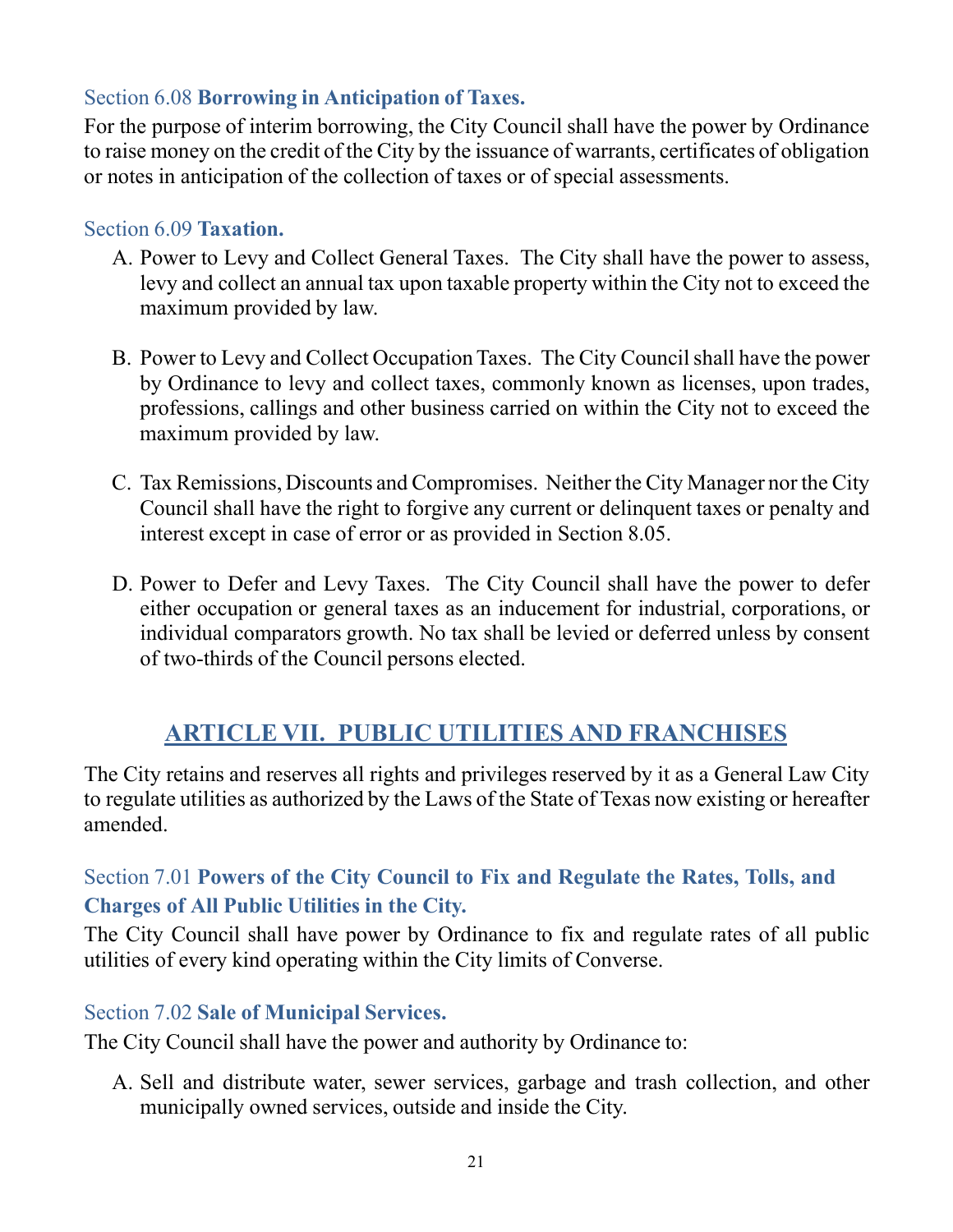B. Establish specifications for materials and construction used beyond the limits of the City for such municipal services, inspect same and require such materials to be kept in good order and condition at all times, make sure rates and regulations as shall be necessary and proper, and prescribe penalties for noncompliance with same.

# <span id="page-22-0"></span>Section 7.03 **Accounts of Municipally Owned Utilities.**

Accounts shall be kept for all municipally owned utilities showing actual capital cost, extension, additions and improvements. Also shown will be the cost of services rendered and furnished by any utility or City department. This report shall be published annually and show the financial results of City owned utilities, giving any information that the City Council shall seek.

# <span id="page-22-1"></span>Section 7.04 **Power of City Council to Grant Franchises.**

The City Council shall have the power by Ordinance to grant, renew, and extend all franchises of all public utilities of every character operating within the City and with consent of franchise holder to amend the same; provided, however, that no franchise shall be granted for an undetermined term, and that no franchise shall be granted for a term of more than thirty (30) years. The City shall have the right at any time to purchase the property of the franchise holder at a price to be determined according to the method agreed upon in the Ordinance granting, renewing, extending or amending the franchise.

# <span id="page-22-2"></span>Section 7.05 **Ordinance Granting Franchise**.

Franchises shall be granted by Ordinance in accordance with the procedures prescribed by Section 2.09 of this Charter.

# <span id="page-22-3"></span>Section 7.06 **Power to Regulate Franchises.**

Whether provided for by an Ordinance or not, every grant, renewal, extension, or amendment of a public utility franchise grant shall be subject to the right:

- A. To forfeit any franchise by Ordinance at any time if franchise grantee fails to comply with terms of franchise, forfeiture to take place after notice and hearing.
- B. To require proper and adequate extension of plant and services, and maintenance of the plant and facilities as are necessary to provide the highest practical standard of efficiency.
- C. To require each franchise grantee to provide all information regarding the location, character, extent and condition of facilities of such franchise grantee in, over, and under the streets, alleys, and other public property of the City, and to regulate and control the location, relocation, and removal of such facilities.
- D. To collect from each public utility in the City its fair and just proportion of the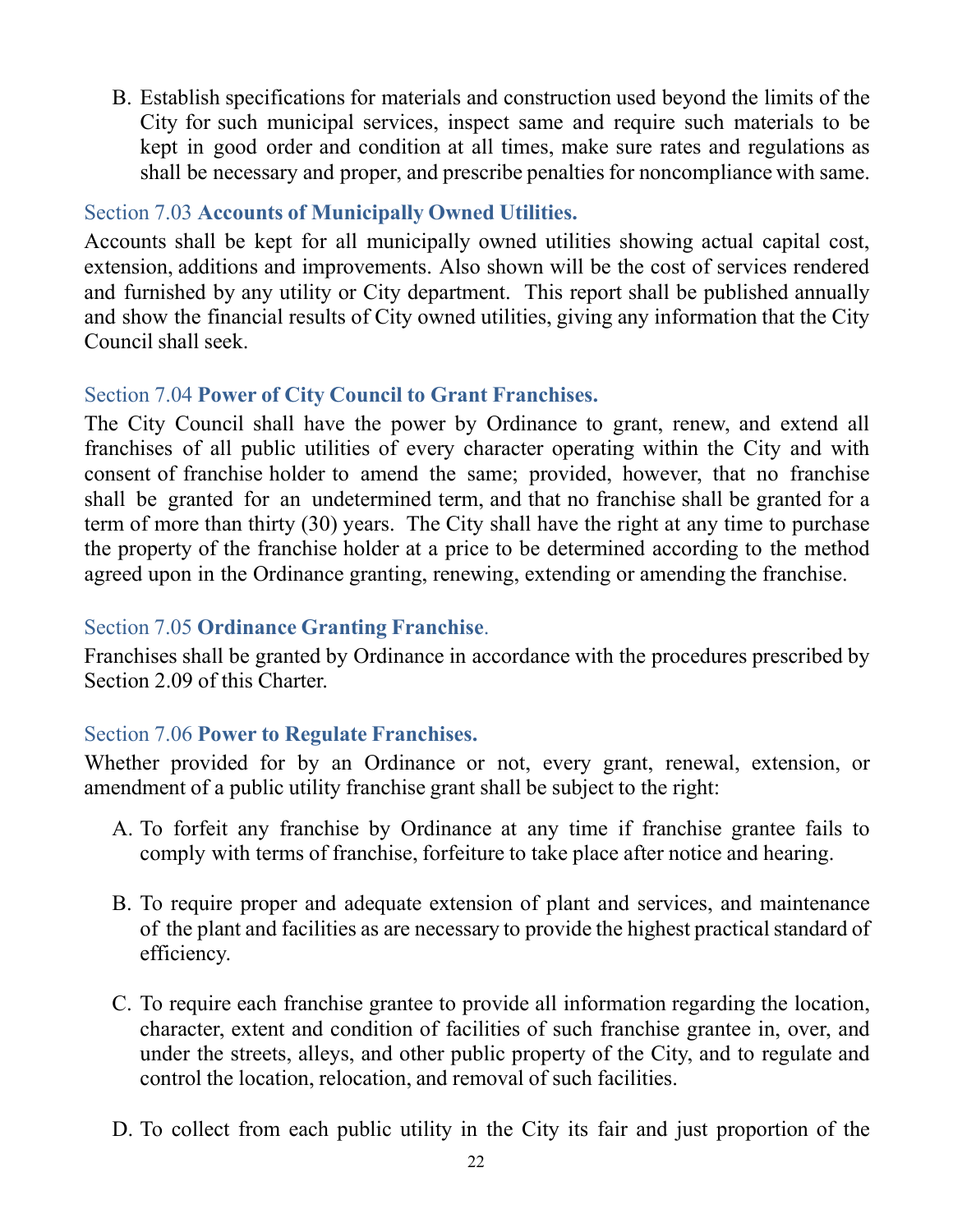expense for any construction, reconstruction or maintenance on any public property of the City that may be used whole or in part by such utilities; or compel such utilities to provide at its own expense any just share for any construction, reconstruction, or maintenance.

- E. To require every franchise grantee to allow all other public utilities the right to use any facilities or equipment, when the Council deems that such use shall be in the best interest of the public, provided that a reasonable rental rate has been fixed by the Council and paid to the owner of the facilities and equipment after notice and hearing.
- F. To prescribe the form of accounts and, at reasonable times, to examine and audit the accounts and other records of any franchise holder.
- G. To require every franchise holder operating within the City to file sworn annual report of the receipt from the operation of such franchise for the current year. Reports will be in such form and contain such information as the Council may prescribe.
- H. To require and collect any compensation and rental not prohibited by the Laws of the State of Texas.
- I. To require and collect from any franchise holder requesting any rate increase, any reasonable expenses incurred due to employment of rate consultant for purpose of conducting investigation, presenting evidence, or advising Council on rate increase request.
- J. To enforce all terms and conditions of this Charter, whether the terms are specifically mentioned in the franchise or not. There shall be no exclusivity in granting, extending, or renewing of any franchise. Every public utility franchise granted hereafter will be subject to the terms of this Charter.

#### <span id="page-23-0"></span>Section 7.07 **Power to Regulate Franchise Rates.**

- A. Council shall have the power to regulate by Ordinance, and after notice and hearing, all rates, fares, and charges of any public utility franchise operating in the City, providing that no such Ordinance shall be passed as an emergency measure any franchise holder requesting a rate increase shall bear the burden of proving the need for any such increase. No legal action shall be taken against the Council by the franchise holder contesting any rate fixed by the Council until the franchise holder has filed a motion for rehearing with the Council specifically setting out each point of its compliant, and until the Council has acted upon such motion.
- B. There shall be no value placed on any franchise granted under this Charter in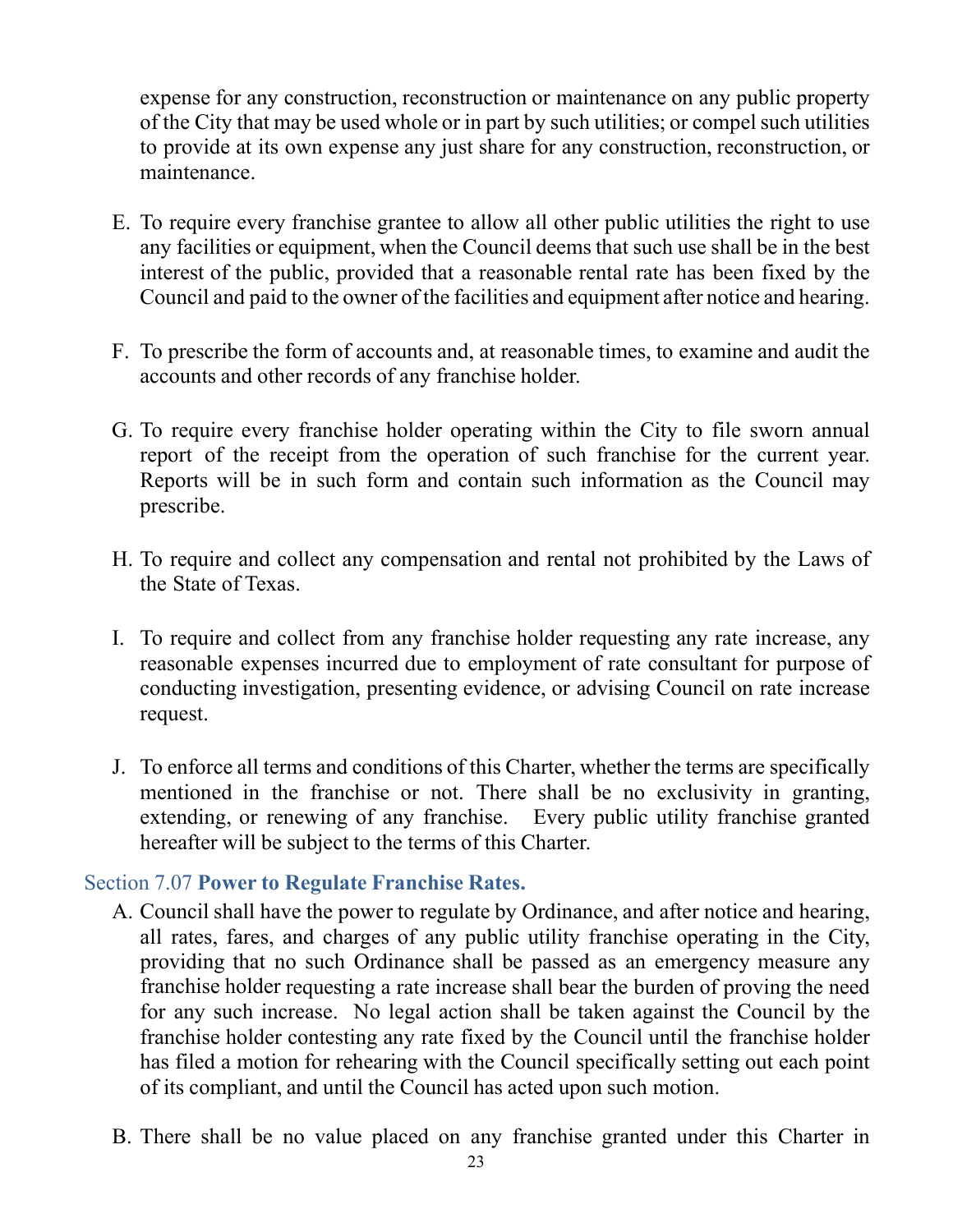regulating rates for services and determining compensation paid by City for public utility property which may be acquired through any means by the City.

# <span id="page-24-0"></span>Section 7.08 **Control of Public Property.**

The City shall maintain control and use of all public property of any kind within the City except by Ordinance not in conflict with this Charter. No act of omission by Council or officer or agent of the City shall be construed to negate this control.

#### <span id="page-24-1"></span>Section 7.09 **Transfer of Franchise.**

No franchise or ten (10%) or more interest in any franchise shall be transferred without the consent of the Council.

#### <span id="page-24-2"></span>Section 7.10 **Limitations of Council.**

The discretion of Council or voters of the City in imposing terms and conditions that are reasonable in connection with any franchise shall not be impaired in any way by this Charter.

# **ARTICLE VIII. GENERAL PROVISIONS**

#### <span id="page-24-4"></span><span id="page-24-3"></span>Section 8.01 **Boards, Committees, and Commissions.**

The City Council shall have the power to create by Ordinance such boards, committees, and Commissions it deems necessary to effectively carry on the business and welfare of the City. The City Council shall appoint an Ethics Review Board whose duties shall be to ensure compliance with an established Code of Ethics City Ordinance.

#### <span id="page-24-5"></span>Section 8.02 **Church and School Property Not Exempt From Special Assessments.**

No property of any kind, church, school, or otherwise, in the City of Converse shall be exempt from any of the special taxes and assessments authorized by this Charter for local improvements unless exemption is required by State Law.

# <span id="page-24-6"></span>Section 8.03 **Liens Against City Property.**

No lien of any kind shall ever exist against any property, real or personal, owned by the City except that same be created as provided in this Charter.

# <span id="page-24-7"></span>Section 8.04 **Relatives of Officers Shall Not be Appointed or Employed.**

No person related within the second degree of affinity, or within the third degree of consanguinity, to the Mayor, persons of the City Council, or City Manager, shall be appointed to any compensated office,position or services in the City. This provision shall not affect officers or employees who were already employed by the City at the time when an officer who may be related within the named degree takes office.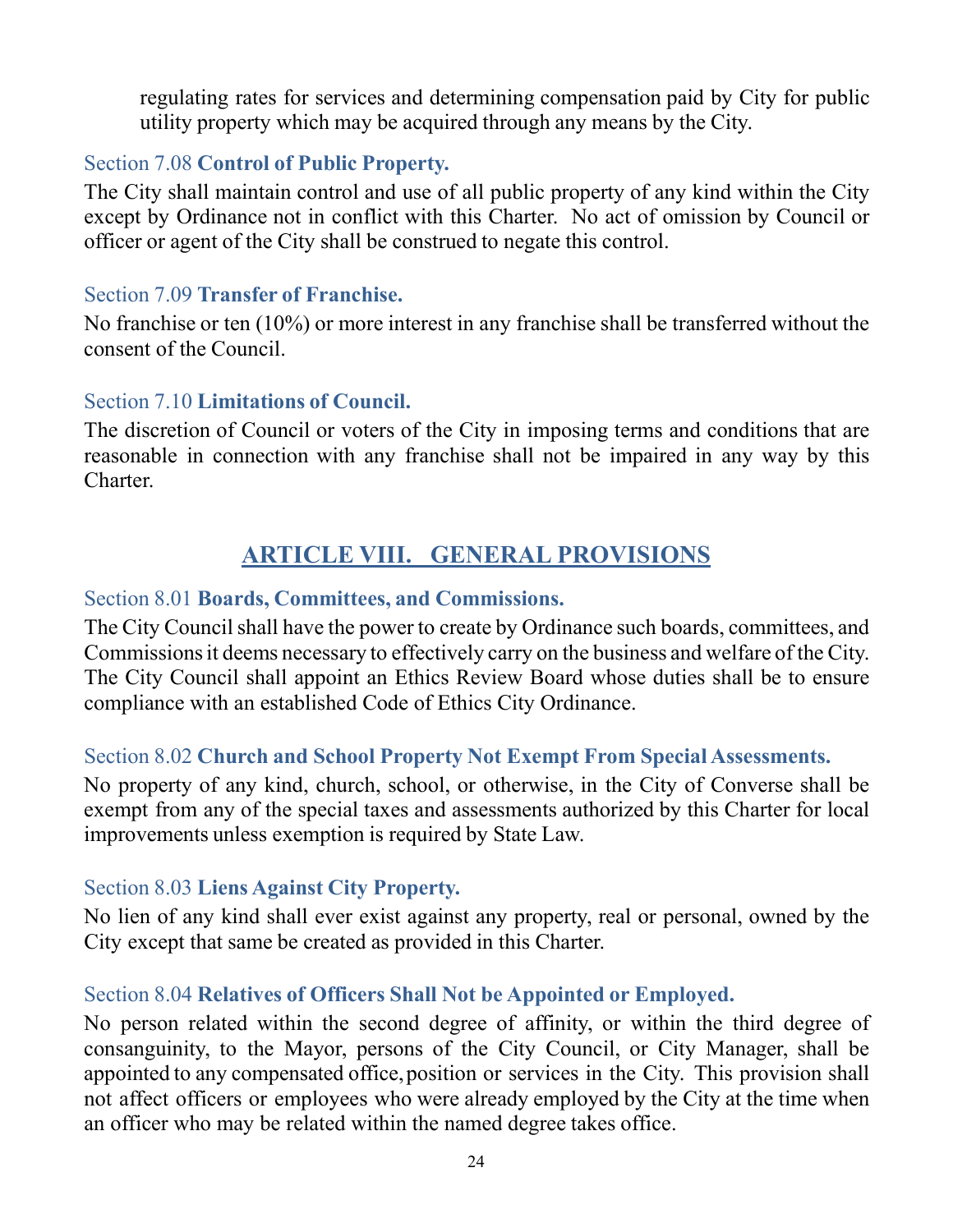### <span id="page-25-0"></span>Section 8.05 **Power to Settle Claims.**

The City Council shall have the power to compromise and settle any and all claims and lawsuits of every kind and character in favor of or against the City, including suits by the City to recover delinquent taxes.

#### <span id="page-25-1"></span>Section 8.06 **Personal Financial Interest.**

Questions of personal financial interest and conflicts of interest on the part of local officials shall be governed by Chapter 171 of the Texas Local Government Code.

#### <span id="page-25-2"></span>Section 8.07 **Prohibitions.**

A. Activities Prohibited:

- 1. No person shall be appointed to or removed from, or in any way favored or discriminated against, with respect to any City position or appointive City Administrative office because of race, sex, political or religious opinions or affiliations.
- 2. No person shall willfully make any false statement, certificate, mark, rating or report in regard to any test, certification or appointment under the personnel provisions of this Charter, or the rules and regulations made there under, or in any manner commit or attempt to commit fraud preventing the impartial execution of such provisions, rules and regulations.
- 3. No person who seeks appointment or promotion with respect to any City position or appointive City Administrative Office shall directly or indirectly give, render or pay any money, service or other valuable thing to any person for or in connection with his test, appointment, proposed appointment, promotion or proposed promotion.
- 4. No person shall orally, by letter, or otherwise solicit or assist in soliciting any assessment, subscription or contribution for any political part; or political purpose whatever from any person holding any compensated appointive position.
- 5. With respect to any campaign for any election to an office in Converse, no person who holds any compensated appointed City position shall make, solicit or receive any contribution to the campaign funds of any political party or any candidate for such office or take any part in the management, affairs or political campaign of any political party, but may exercise hisrights as a citizen to express his opinions and to cast his vote.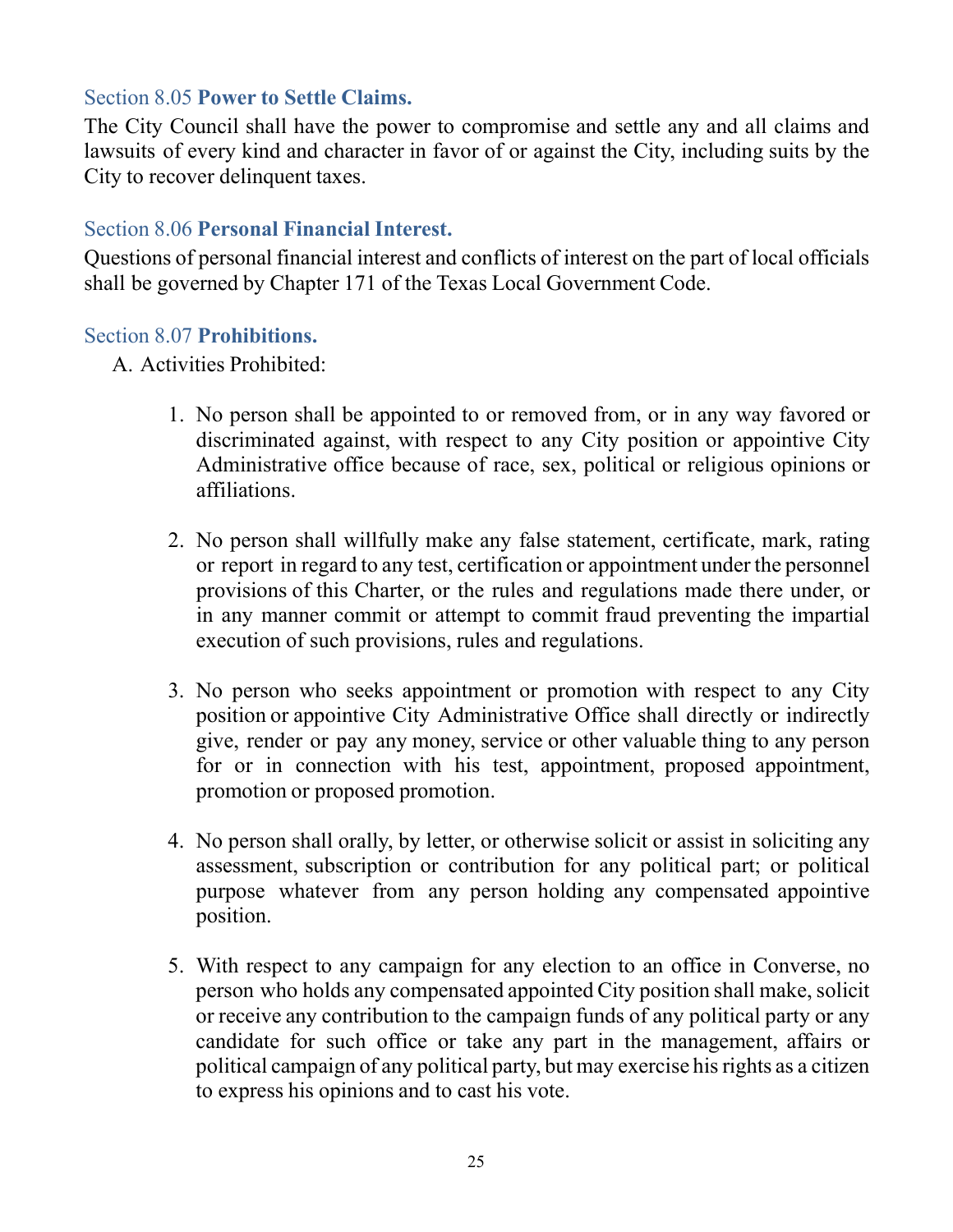B. Penalties. Any persons who, by himself or with others willfully violates any of the provisions of paragraphs one (1) through five (5) shall be guilty of misconduct and shall immediately forfeit his office or position upon order of the City Manager or City Council.

#### <span id="page-26-0"></span>Section 8.08 **Liability for Personal Injuries or Death.**

The City of Converse shall be liable for money damages for personal injuries or death only to the extent required by the statutes of the State of Texas or amendments thereto hereafter enacted.

#### <span id="page-26-1"></span>Section 8.09 **Charter Amendment.**

Amendments to this Charter may be framed, proposed, and adopted in the manner provided by the Laws of the State of Texas.

#### <span id="page-26-2"></span>Section 8.10 **Charter Review.**

- A. The Council shall appoint a Charter Review Commission no fewer than nine citizens, one of whom shall be from the Council appointment as liaison, and one City staff member, both of which shall have no voting rights. The Charter Review Commission shall be appointed every five years beginning in fiscal year 2011-2012. The members shall be appointed during the first Council meeting of the appropriate fiscal year.
- B. Duties of the Commission:
	- 1. The Charter Review Commission may inquire into the operations of City Government and review the City Charter to determine what revisions are required. Public Hearings may be held. Information and records may be requested in accordance with Section 551 of the Texas Government Code.
	- 2. The Charter Review Commission may propose any amendments it deems necessary to improve the effective application of the Charter in the context of existing circumstances and current conditions.
- C. Process and Methodology:
	- 1. The Charter Review Commission shall meet as often as necessary to complete their review and formulate their proposed amendments not later than 75 days preceding the General Election of that fiscal year.
	- 2. The Charter Review Commission shall comply with the Texas Open Records/Open Meeting Laws and conduct meetings according to Robert's Rules of Order, latest edition.
	- 3. A quorum shall consist of five members of the Commission, and an affirmative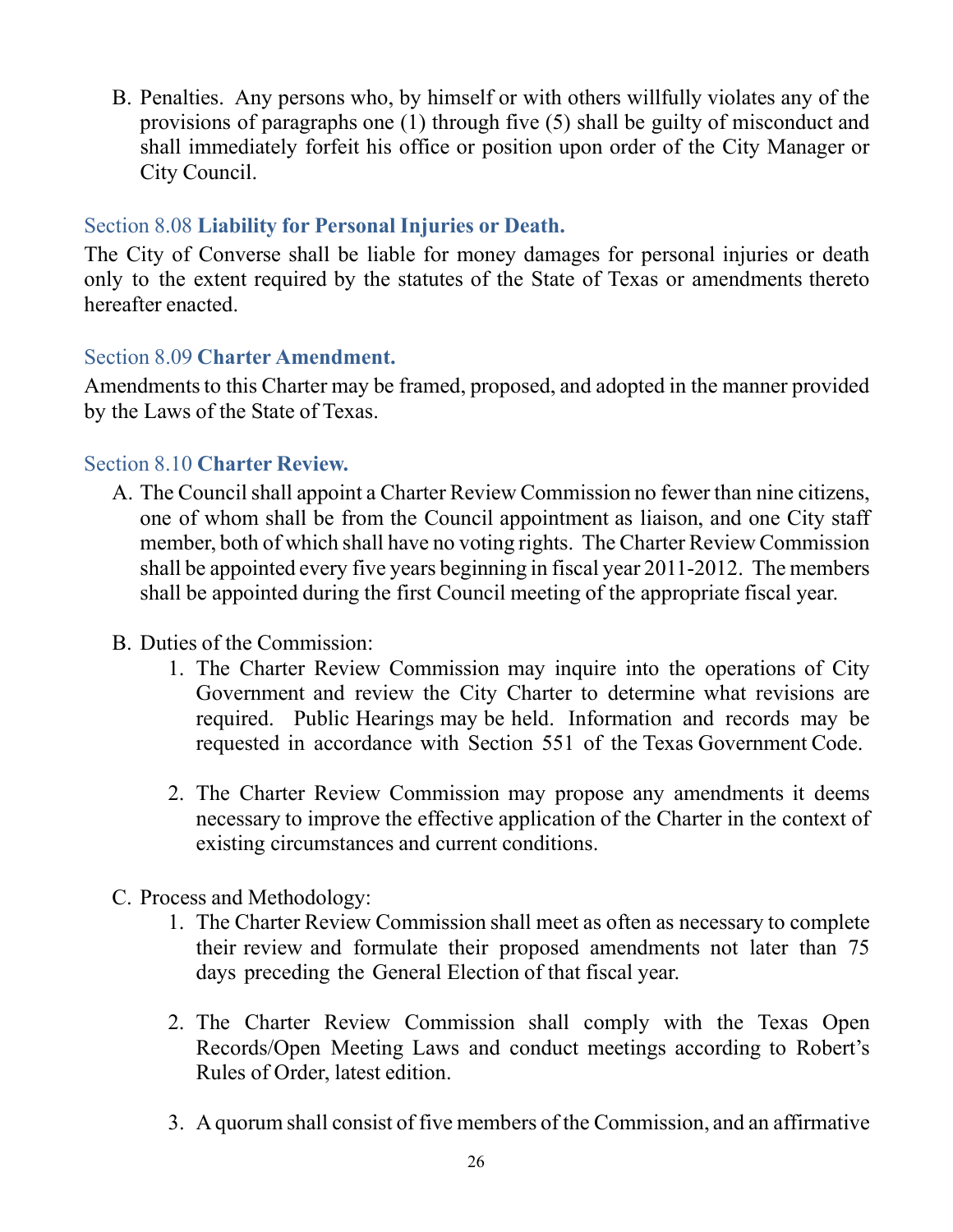vote of a majority of all members present shall be necessary to act.

- 4. Proposed Charter amendments shall be adopted by the Charter Review Committee by majority vote to approve a written Resolution. These Resolutions must be read and vote on at two regularly scheduled public meetings and must have a legal review and obtain legal concurrence between the first and second readings. Once adopted, each Resolution supporting a proposed amendment shall be referred to the City Council for approval to be placed on the ballot for the General Election.
- 5. Report itsfindings and present its proposed amendments, if any, to the Council.
- D. Action by the Council:
	- 1. The Council shall consider any recommendations and, if any amendments are approved by the City Council, shall order the approved amendment (s) to be submitted to the voters of the City during the next general election.
	- 2. The Council shall have published in the City's official newspaper the approved Charter Commission's recommended amendments.

# <span id="page-27-0"></span>Section 8.11 **Council Authority.**

Under the provisions of Section 9.004, Texas Local Government Code, the governing body of a municipality on its own initiative may submit a proposed Charter amendment to the municipality's qualified voter for their approval at an election. The provisions of Section 8.10, above, do not limit the authority granted the City Council by Section 9.004 cited above.

#### <span id="page-27-1"></span>Section 8.12 **Separability.**

If any provision of this Charter is held invalid, the other provisions of the Charter shall not be affected thereby. If the application of the Charter or any if its provisions to any person or circumstances is held invalid, the application of the Charter and its provisions to other persons or circumstances shall not be affected thereby.